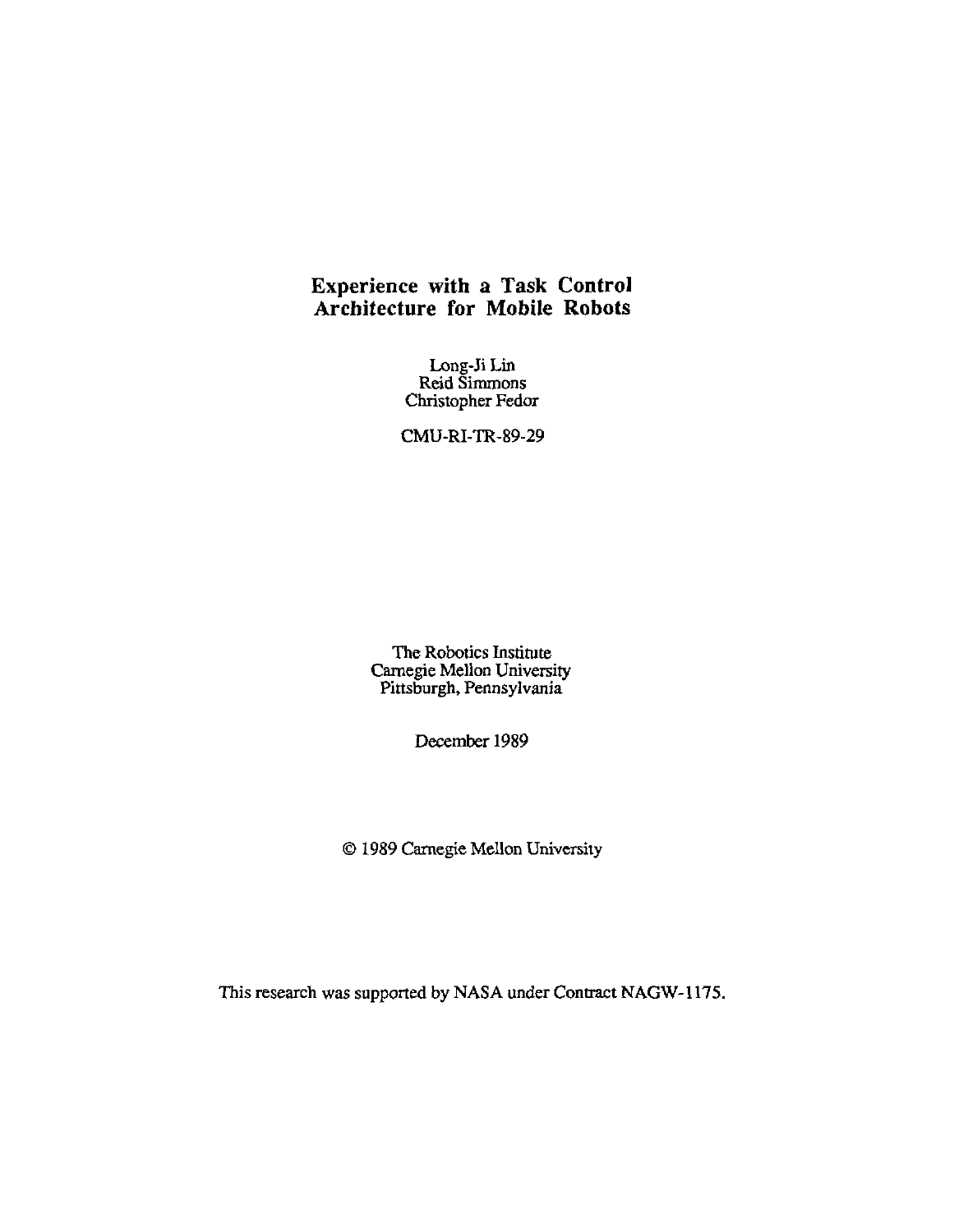$\label{eq:2.1} \frac{1}{\sqrt{2}}\left(\frac{1}{\sqrt{2}}\right)^{2} \left(\frac{1}{\sqrt{2}}\right)^{2} \left(\frac{1}{\sqrt{2}}\right)^{2} \left(\frac{1}{\sqrt{2}}\right)^{2} \left(\frac{1}{\sqrt{2}}\right)^{2} \left(\frac{1}{\sqrt{2}}\right)^{2} \left(\frac{1}{\sqrt{2}}\right)^{2} \left(\frac{1}{\sqrt{2}}\right)^{2} \left(\frac{1}{\sqrt{2}}\right)^{2} \left(\frac{1}{\sqrt{2}}\right)^{2} \left(\frac{1}{\sqrt{2}}\right)^{2} \left(\$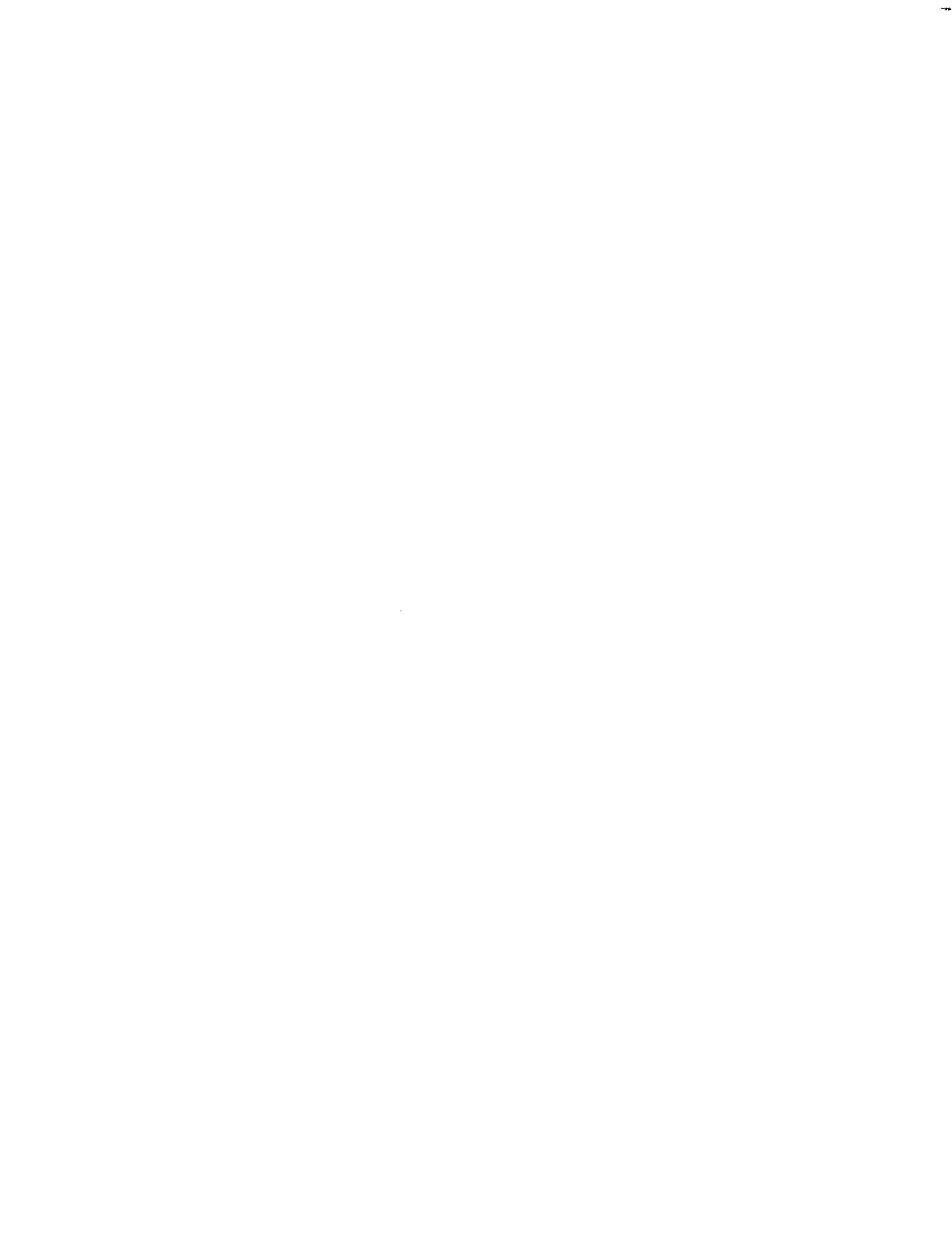**Table of Contents** 

| 1. Introduction                  |    |
|----------------------------------|----|
| 2. Scenario                      |    |
| 3. The Task Control Architecture |    |
| 3.1. Communication Layer         |    |
| 3.2. Behavior Layer              |    |
| 3.3. Resource Layer              |    |
| 3.4. Task Management Layer       |    |
| 3.5. Monitor Layer               | o  |
| 3.6. Exception Handling Layer    |    |
| 4. The Hero Robot System         | g  |
| 5. Performance                   | 12 |
| 6. Related Work                  | 13 |
| 7. Conclusion                    | 14 |
| 8. Acknowledgements              | 15 |
|                                  |    |

 $\omega_{\rm{S}}$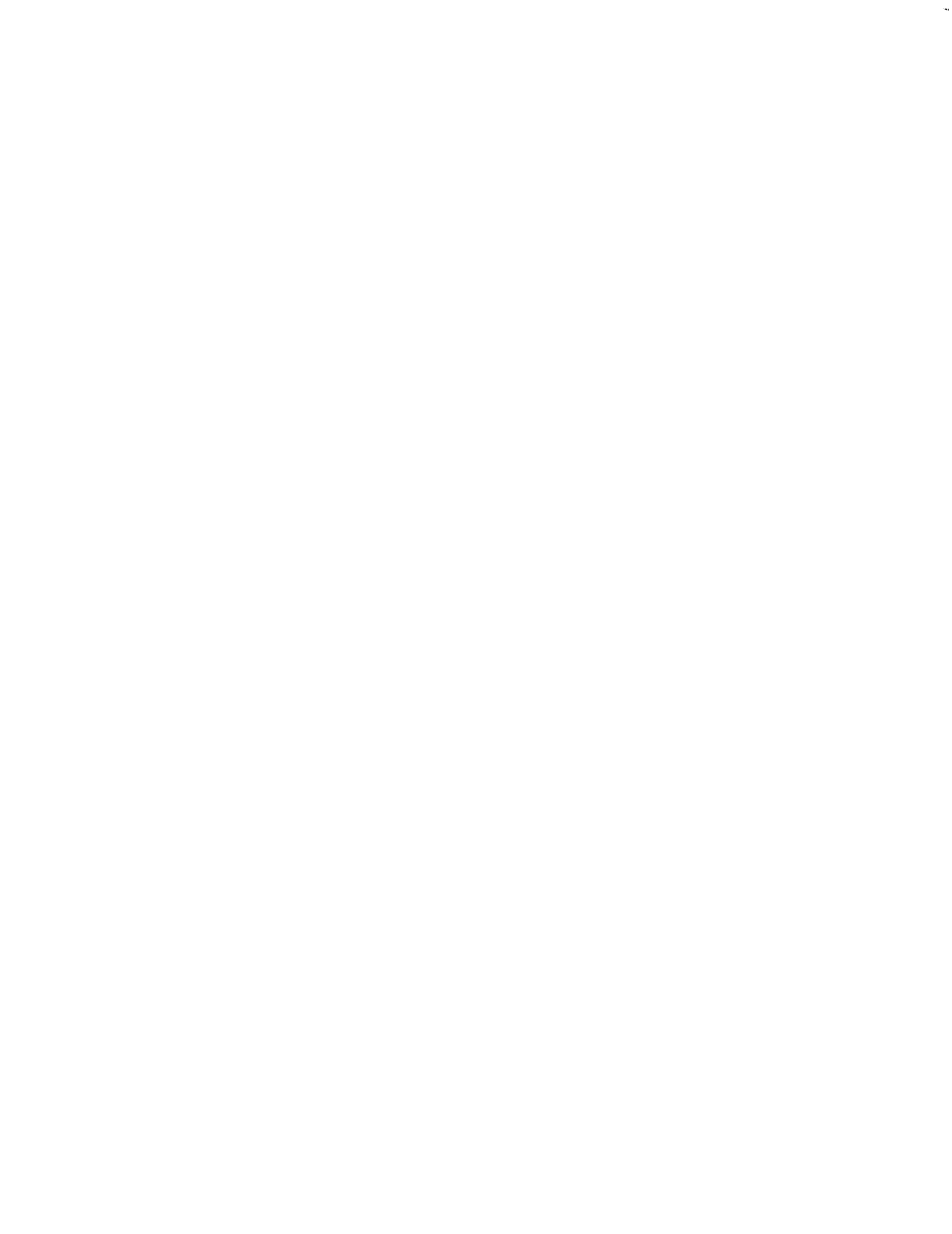# List of Figures

|                    | Figure 2-1: The Hero 2000 Robot                                        |    |
|--------------------|------------------------------------------------------------------------|----|
|                    | Figure 2-2: Overhead View of Laboratory as Seen by Robot               |    |
|                    | Figure 3-1: Sample task tree                                           |    |
|                    | <b>Figure 3-2: Exception handling</b>                                  | o  |
|                    | Figure 4-1: Organization of the robot testbed                          | o  |
| <b>Figure 4-2:</b> |                                                                        | 11 |
|                    | Interpreted Version of the Image from Figure 2-2 with Planned Path and |    |
|                    | Uncertainty Cone. The brightened line shows the final computed         |    |
|                    | path to a cup-like object, while the dimmer line is the original path  |    |

indicates how far the robot may **safely** proceed.

before optimization. The shaded area in the uncertainty cone

u.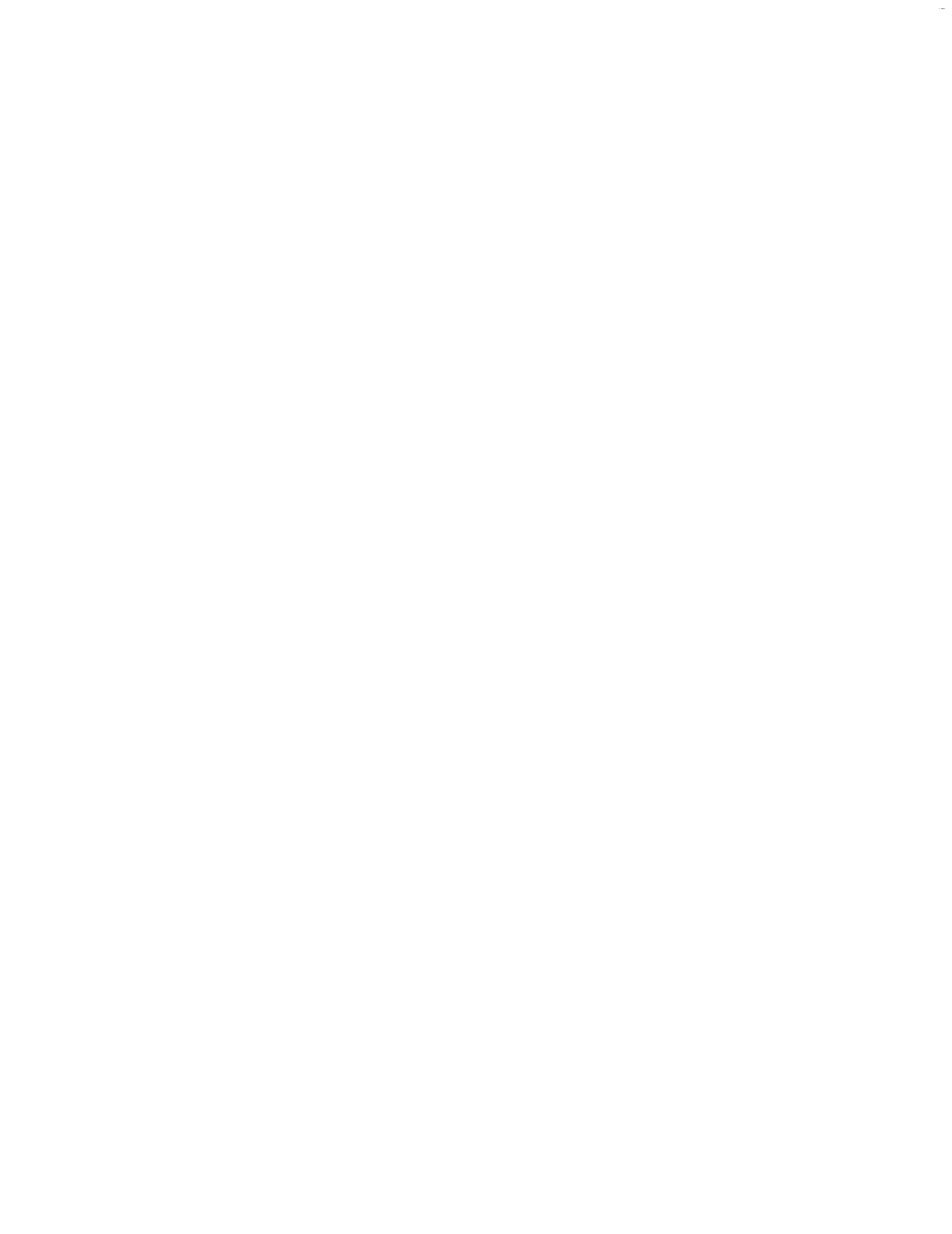# **List of Tables**

|  | Table 1-1: The supporting relationships between mechanisms and capabilities |  |
|--|-----------------------------------------------------------------------------|--|
|--|-----------------------------------------------------------------------------|--|

 $\sim$   $\sigma$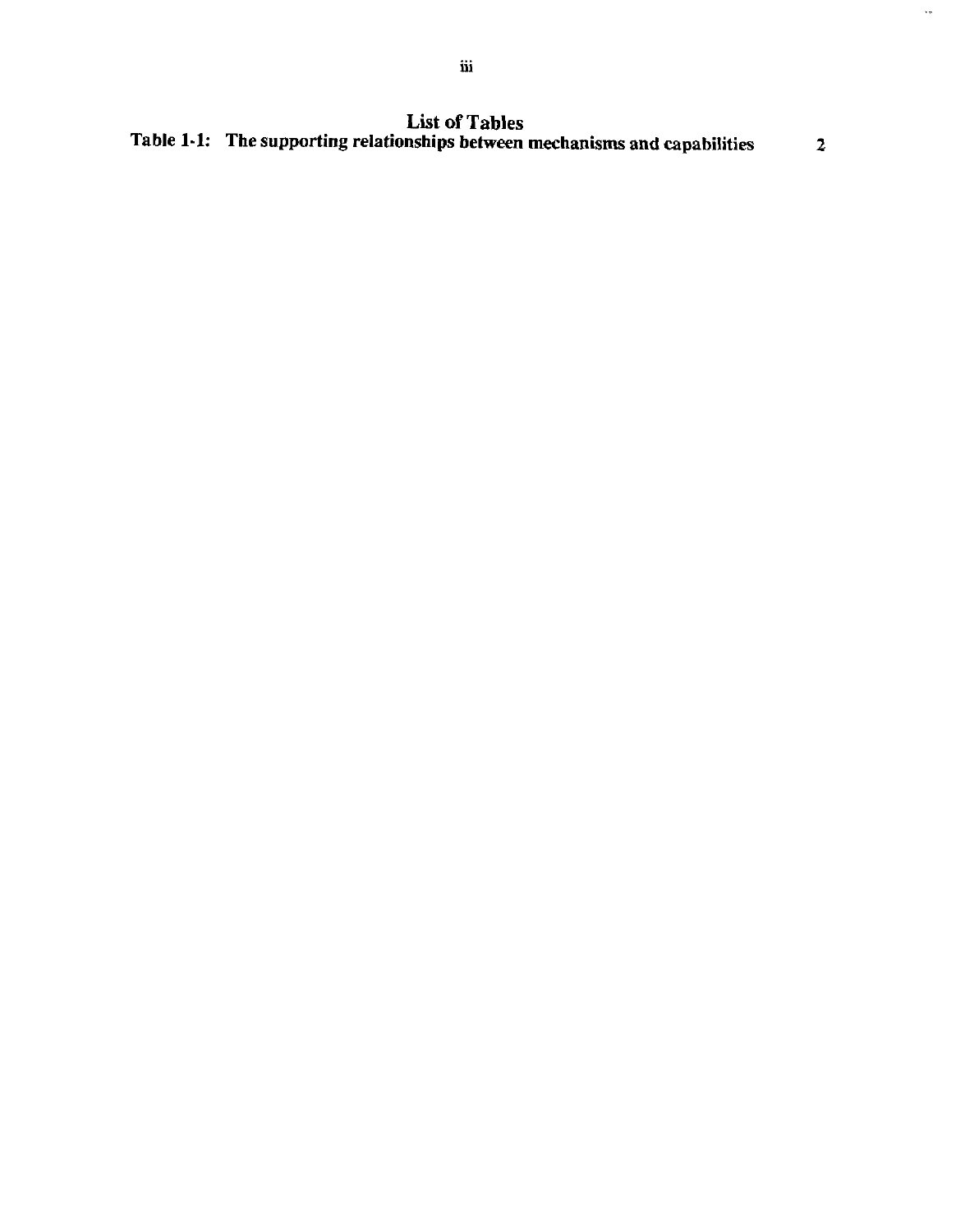$\overline{\phantom{a}}$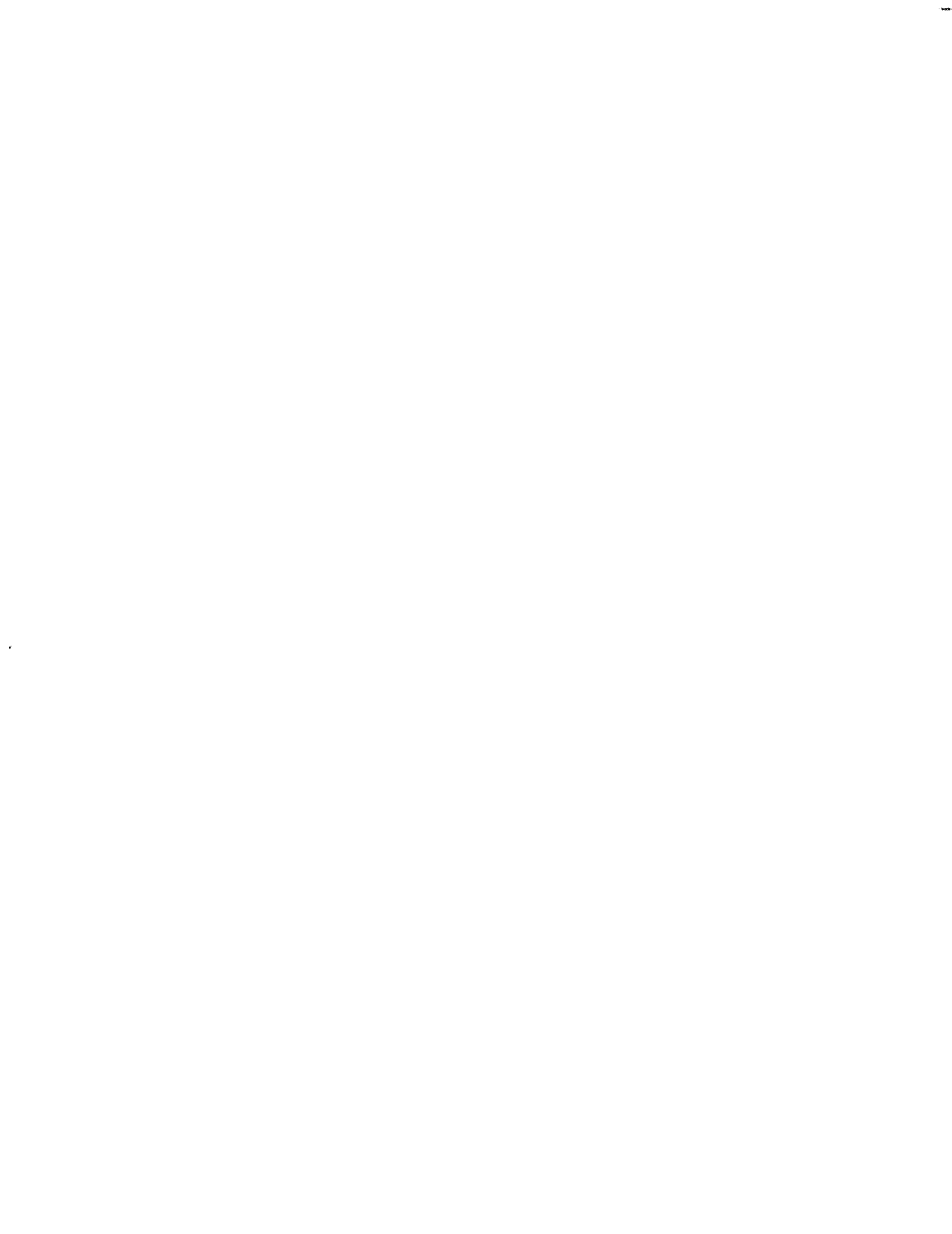## **Abstract**

*This* paper presents **a** general-purpose architecture for **oonyolling mobde robots,** and describes a working mobile manipulator which uses the architecture to operate in a dynamic and uncertain environment. The target of **this work** is to develop **a** distributed robot architecture for planning, execution, **monitoring,** exception handling, and multiple task coordination. We report our progress to date **on the architecture** development and the performance of the working robot. In **particular, we** discuss temporal **reasoning,** execution monitoring. and context-dependent exception handling.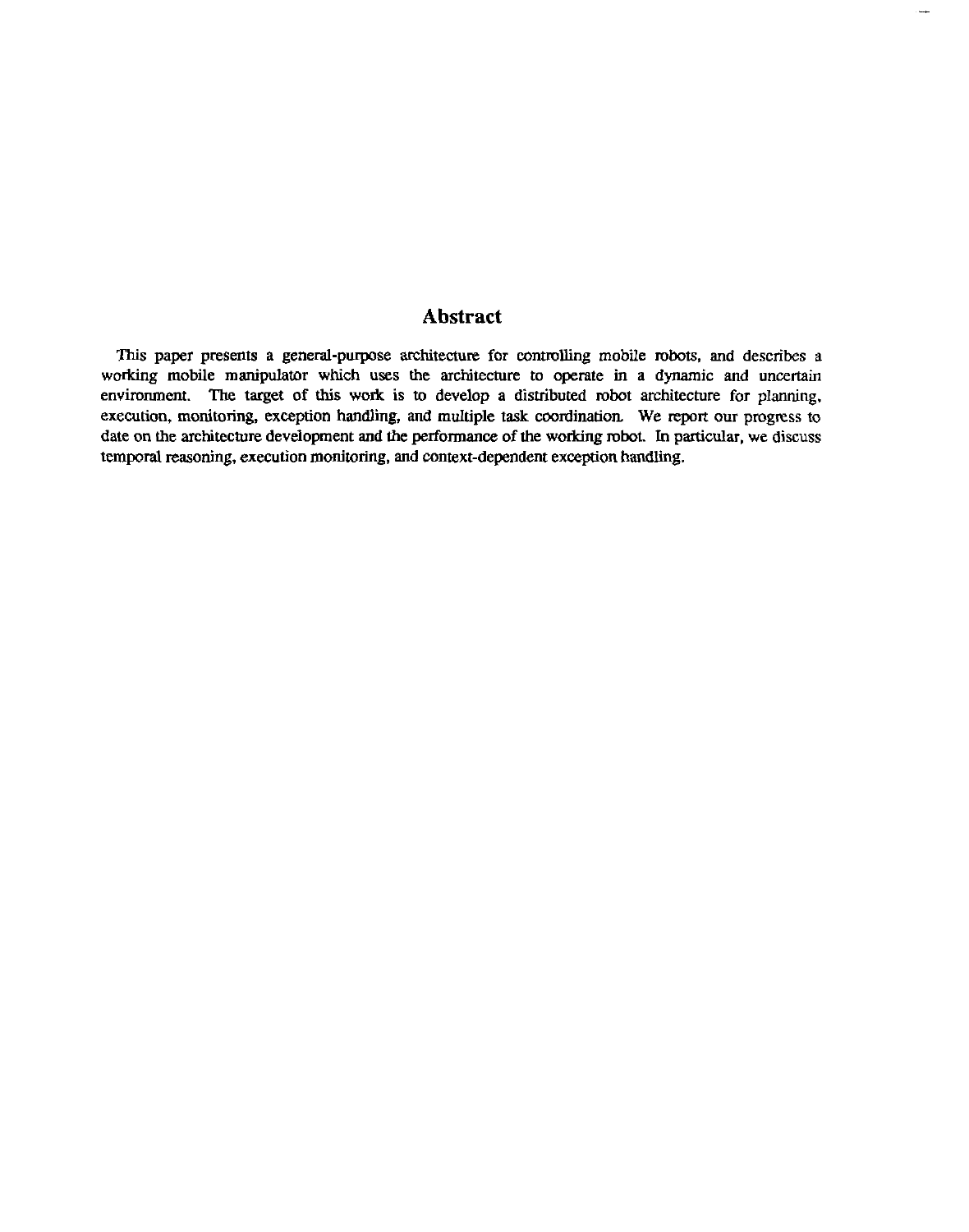$\label{eq:2.1} \frac{1}{\sqrt{2}}\left(\frac{1}{\sqrt{2}}\right)^{2} \left(\frac{1}{\sqrt{2}}\right)^{2} \left(\frac{1}{\sqrt{2}}\right)^{2} \left(\frac{1}{\sqrt{2}}\right)^{2} \left(\frac{1}{\sqrt{2}}\right)^{2} \left(\frac{1}{\sqrt{2}}\right)^{2} \left(\frac{1}{\sqrt{2}}\right)^{2} \left(\frac{1}{\sqrt{2}}\right)^{2} \left(\frac{1}{\sqrt{2}}\right)^{2} \left(\frac{1}{\sqrt{2}}\right)^{2} \left(\frac{1}{\sqrt{2}}\right)^{2} \left(\$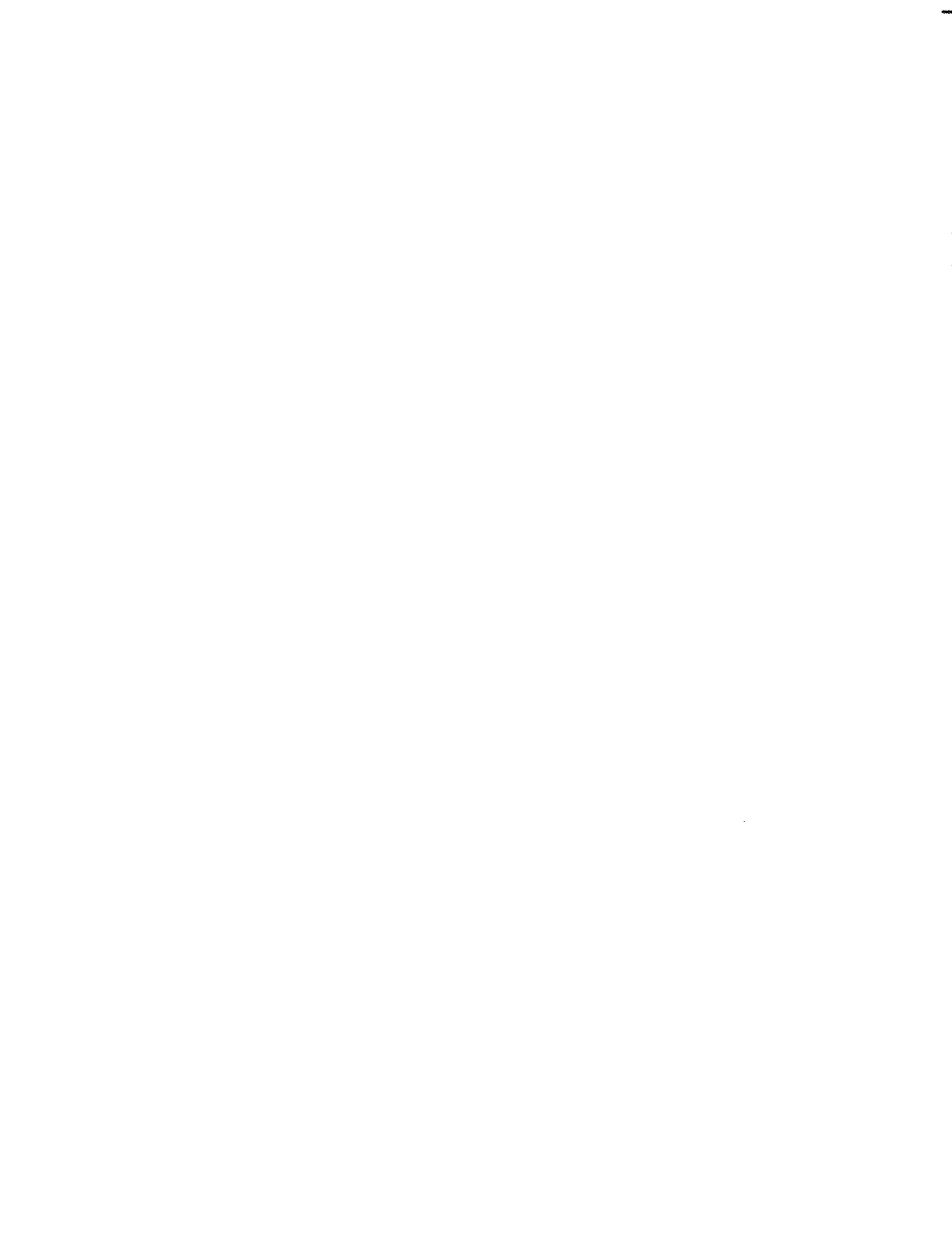## **1. Introduction**

The principal goal of **this** work is *to* develop a distributed robot architecture *to* support robot planning, execution, monitoring, exception handling, and multiple task coordination. We have been developing such a robot architecture, called the Task Control Architecture (TCA)<sup>[15]</sup>. TCA is designed for contmlling mobile **robots** that have limited computational and **sensory resources, operate** in uncertain, changing (but relatively benign) environments, have multiple **goals,** and have a variety of strategies to achieve goals and handle exceptions.

We have **been** developing TCA concurrently on two **testbeds** -- **the** CMU six-legged Planetary Rover **[31** and the HeatNZenith Hero 2oM) mobile manipulator robot [12]. *The* **CMU** Rover project is **an**  attempt to develop an autonomous robot that **can** survive, navigate, **and** acquire samples on the Martian surface. The Hem *testbed* is an indoor platform that **has** been used to drive the **architecture** design, The current capabilities of **the** Hero include collecting cup in **the** laboratory and *recharging* itself.

**Our** initial implementation *on* **the Hero** robot 1121, which was developed in **an ad** hoc manner. had several shortcomings. It was slow **and slack** in reacting to environmental changes. It could not protect itself and recover from failures properly. It **also** could not change its focus to higher-priority **tasks** or respond *to* requests from human advisors. After re-implementing **the testbed** using mechanisms and **functions** provided by TCA. **most** of these shortcomings have been minimized. **The** robot is now faster and more robust. It can react to environmental changes in a reasonable time frame, and it has a variety of strategies *to* recover from failures.

The following **are the** capabilities that TCA currently **supports.** 

- **Concurrent planning and execution. Robots** often **take** a significant amount of time in constructing plans. Since planning **and execution** are activities that often need different resources, **both** can **occur concurrently.** However, **this** concurrency sometimes needs to be constrained. In many cases, the robot must act on an incomplete plan and defer some specific decisions **until more** information can be acquired. *On* **the** other hand, to minimize **risk** *to* **the robot, one** might want to completely plan out a goal before executing any of its subcommands.
- **Reacting to environmental changes.** To accomplish tasks, and even to survive, **the** robot must be reactive. It must always be aware of environmental changes, and respond *to* them appropriately **and** in a timely manner. Some environmental changes invalidate current plans, **while others** may demand **the** robot *to* change its **focus** completely.
- **Error recovery.** In complicated, changing environments, failures are bound to occur. When they do occur, the robot must change its plan to meet the new situation. Error recovery is often context-dependent, that is, **the** same failure may have to be handled differently. depending on the robot's intentions. Since in a benign environment, **the** failed plan is often close to being correct, it is desirable for the robot to be able to fix and re-use the problematic plan, instead of always replanning **from** scratch.
- **Coordinating Multiple Tasks.** With many simultaneous goals but limited resources, the robot must **be** able to dynamically prioritize *and* schedule its various **tasks** based on their urgency, relative *costs,* likelihoods of success, etc. Currently, **only** simple-minded *strategies*  can be specified using TCA, but we envision taking a more knowledge intensive approach in the near future.

Various TCA mechanisms have been developed to support these capabilities.

**Distributed processing. TCA** is a distributed architecture with centralized control. A **robot**  system **using** TCA includes a **central** control and a number of concurrent, application-specific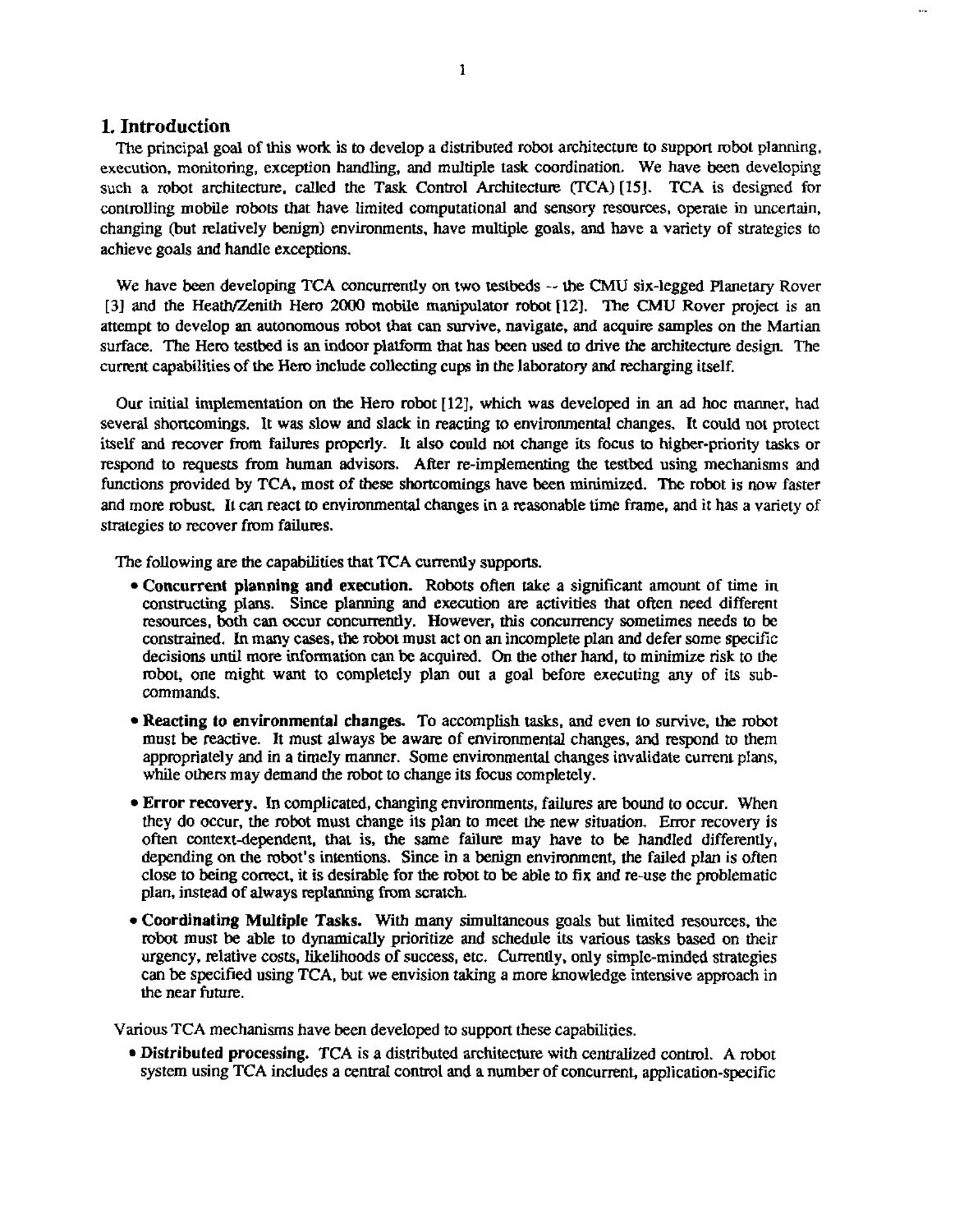processes. We believe that a centralized control architecture facilitates the coordination of multiple complex mbot behaviors, while **the distributed** processing **allows** for concunency in planning, execution, and perception.

- TCA provides a mechanism to schedule the use of the robot's limited computational and physical resources. **A** task is automatically queued by **TCA** until the needed resoums **are** available. Resource reservation, together with temporal constraints *(see*  below), provide synchronization mechanisms to control distributed robot systems. **\*Resources.**
- **\*Task** trees **and** temporal constraints. In **TCA,** planning and execution **are** separate activities and can *be* performed concurrently. The interleaving of these activities can be constrainad by imposing temporal constraints among the planning and achievement times *of*  subgoals. **TCA** explicitly maintains the goal/subgoal hierarchies. called *task bees.* Task frees, together with the temporal constraints, are TCA's representation of plans.
- Concurrent monitors Concunrent monitors enable **the** mbot *to* watch for environmental **changes** in parallel with normal task execution. Because task execution and monitoring **occur**  concurrently, the performance of **tasks** will not *be* (significantly) slowed down, while **still**  enabling environmental changes to be detected as **early as** possible.
- **Exception handling.** TCA provides a general mechanism for handling planning time failures, execution time emrs, and contingencies. The robot implementor can specify different strategies **for** handling **the** same exception *in* different contexts. One benefit of having **this** mechanism is **to** allow the user to *separate* robot behaviors for normal situations from these that handle failures or contingencies. In this way, complex robot behaviors can be developed incrementally. and exception handling can be flexibly defined. At present, the mechanism is still under construction but some primary results have been obtained.

Table 1-1 **summarizes** the **supporting** relationships between the TCA mechanisms and desired robot capabilities. A mark **"X"** in an entiy of the table indicate that the mechanism in **that** column is used to **support** the capability in that row. **Note** that **although** synchronization by itself is not **a** capability needed by **robots,** it plays an important mle in **the** distributed environment of TCA.

| Mechan-<br>$Capa - \searrow sms$<br>bilitica | Distributed<br>Processing | Resources | Task Trees<br>& lemooral<br>Constraints | Concurrent<br>Monitors | Exception<br>Handling |
|----------------------------------------------|---------------------------|-----------|-----------------------------------------|------------------------|-----------------------|
| Synchroni-<br>zation                         |                           | X         | X                                       |                        |                       |
| Concurrent<br>Planning &<br>Execution        | X                         |           | X                                       |                        |                       |
| Reacting<br>to Changes                       |                           |           |                                         | X                      |                       |
| Error<br>Recovery                            |                           |           | X                                       |                        |                       |
| Coordinating<br>Multiple<br>Tasks            |                           |           |                                         |                        |                       |

Table **1-1:** The supporting relationships between mechanisms and capabilities

The rest of **this** paper presents **the** Hero mbot system. **the** Task Control Architecture, and their performance. Section 2 describes the hardware setup of the system **and** gives a scenario to illustrate **how**  the Hero robot **performs** tasks. Section 3 discusses the **various** mechanisms of **TCA.** Section **4** describes the robot system in detail. Performance of the **robot** and TCA is evaluated in Section *5.* Comparisons with related work **are** given in Section 6. Finally the paper **is** concluded in Section 7.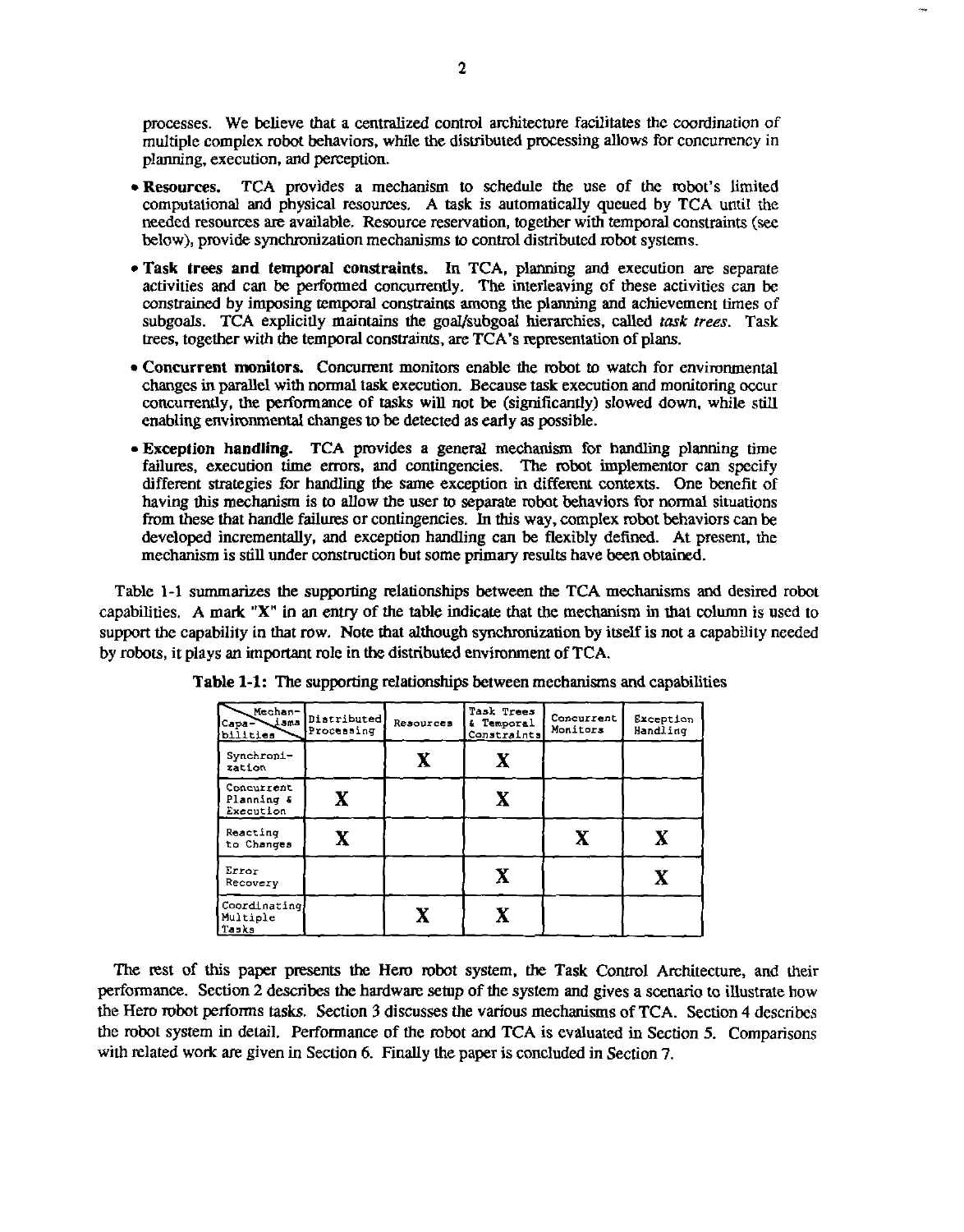## *2.* **Scenario**

Our mobile manipulator robot, the Heath/Zenith Hero 2000, is a commercially available wheeled robot with a two-finger hand (see Figure 2-1). The robot operates in an unstructured laboratory, which is observable through a ceilingmounted camera (see **Figure** 2-2). The Hero robot has three sonar sensors: a rotating sonar on top, a forward-pointing **sonar fixed** to its base, and one mounted **on** the robot's hand which can **be** repositioned relative to the **body.** In addition, the robot **has** a battery charge level sensor, a rotating light intensity sensor, and touch sensors on the fingers. Using existing vision software [10], we developed a 2D vision subsystem for the ceiling camera. We also developed algorithms for navigation and manipulatio developed a 2D vision subsystem for the ceiling camera. We also developed algorithms for navigation and manipulation in the indoor environment



**Figure 2-1:** The Hero **ZOO0** Robot

When the system is started up, the robot is given several high-level goals, including (1) collecting cups discovered on the lab **floor** and placing them in a receptacle. (2) avoiding obstacles, and (3) recharging its battery when necessary. The rest of this section presents a scenario to illustrate how the robot achieves and coordinates these goals.

For the cup collection task, the **mbot** monitors its **2D** vision map for **the** appearance of cups on the **floor.** *An* asynchronous **perception prucess** continually **takes** a picture **and** updates a world map. Once a new map is built, the robot scans the map to find cup-like objects. In this scenario, two cup-like objects **are** spotted, and the system **sets** up two *CUp-COlleCtiOR* goals and temporally orders **them** *so* that the closer object wiU **be** explored first.

The robot **then** plans and **executes** a path to **the** first object. While moving, it **monitors** for obstacles in its path. **A** monitor, whose **temporal** extent continues until the object is picked up, is created to ensure that **the** target object does **not** disappear **(e.g., someone** else may pick it up). Upon arriving near the object, the robot uses its wrist **sonar** to measure the height and width of the object **and** matches them against its cup models. If a satisfactory match is found, the robot plans and executes actions to pick up the object. In parallel with measuring and picking up the object, the robot uses its overhead vision map *to*  pre-plan a path lo the receptacle so that **a** path plan is **ready** for execution when the cup is picked up. The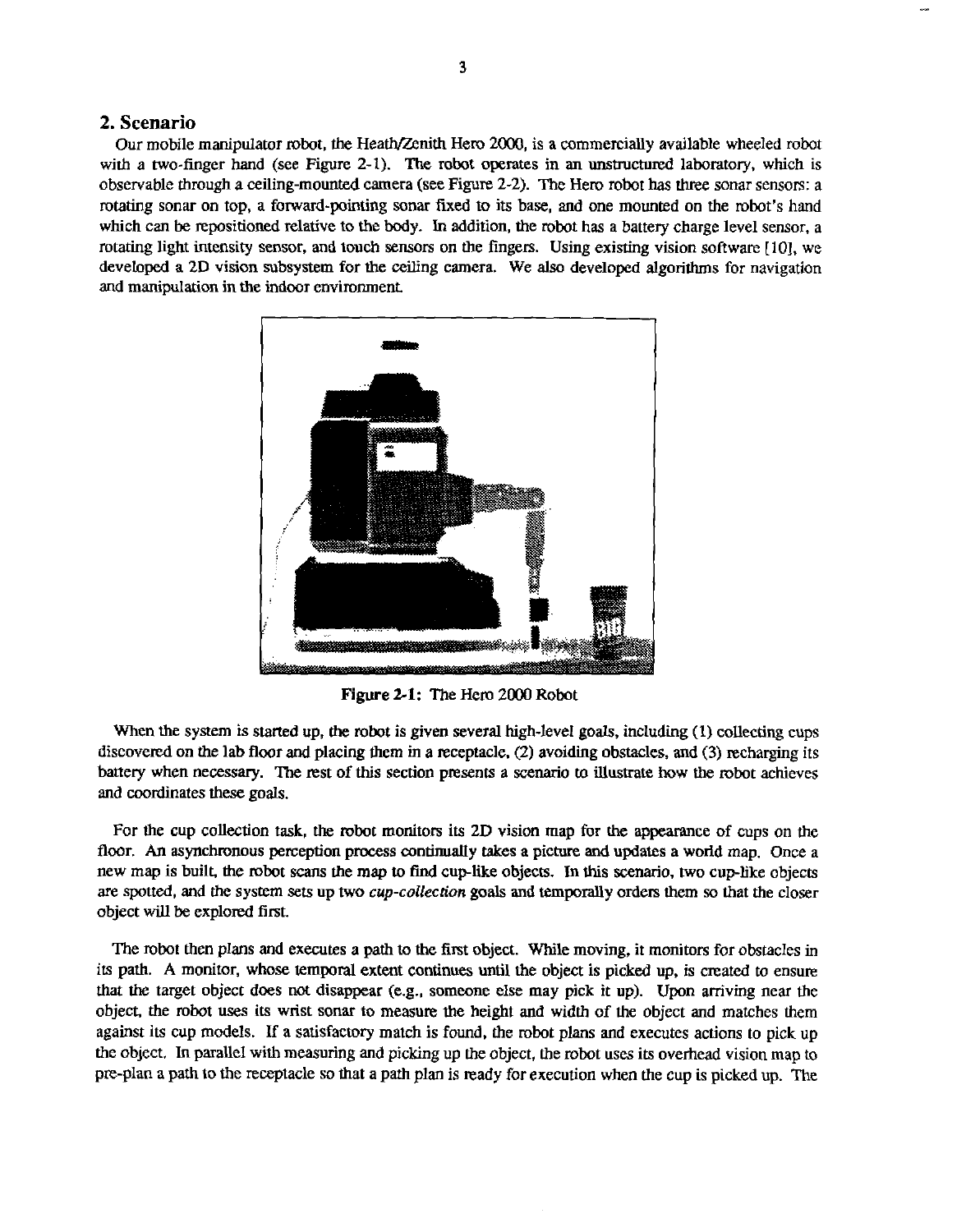

Figure **2-2:** Overhead View of Laboratory **as** Seen by Robot

robot then uses the plan to navigate to the receptacle, where it deposits the cup.

Next. **the** mbot attends to collecting the other object While moving **toward** the object, the robot notices (from either its overhead vision or its sonar sensors) that an object appears in into its path. The mbot stops immediately and waits to *see* if the object will move away **soon.** If **the** obstacle does not move, **the** mbot plans a detour by modifying the blocked **path** plan. If no detour can **be** found, the robot replans a path from scratch. If **still** no path *can* be found, the mbot abandons **this** cupcollection goal.

In this scenario a detour is found, *so* **the** mbot continues **to** navigate to **the** object. The robot finally anives near the object and starts **measuring** it. **At this** point, the battery charge monitor notifies the robot that its battery charge is getting **low.** Based *on* **the** simple-minded **strategy:** "if the robot has arrived near the object complete the **task** before going over to recharge", the robot creates a *rechurge* goal **with temporal** constraints indicating that *the* new **goal** will be attended to after **the cup-collection** goal is achieved or aboned. *The* robot continues and **subsequently** discovers that *tk* object is not a cup at all. It **gracefully** terminates *all* ongoing *and* pending activities **and monitors** that were *set* up for collecting the object, and then it chooses *to* pursue its next goal, **which** is the **rechmge** goal.

## **3. The Task Control Architecture**

**TCA** is designed **to** implement capabilities we believe to be *necessary* for autonomous **robots. TCA** is a distributed architecture with centralized control. *An* application of **TCA** includes a central process and a **number** of **concurrent,** application-specific processes, called *modules.* Communication occurs via coarse-grained message passing between modules, with all messages being routed through the central process.

To facilitate experimentation with different control schemes, TCA is built **as** a layered systcm SO that an implementor can choose which layers to use -- higher layers provide more functionality specific to robot **control,** but lower layers provide flexibility to implement alternative control schemes.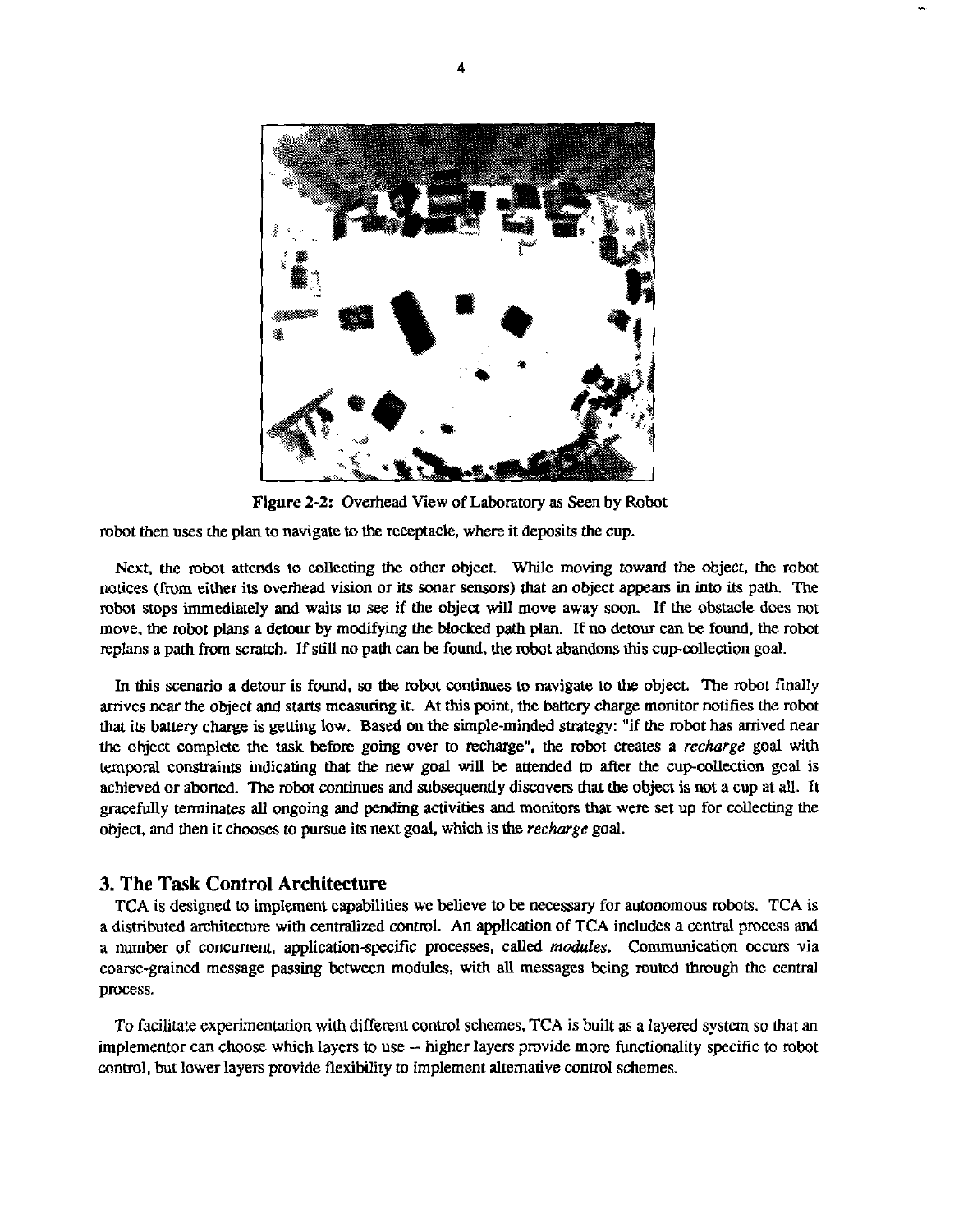At present, the implemented layers include:

- Communication layer that **supports** distributed processes under centralized **control;**
- Behavior layer for querying **the** environment, specifying goals, executing commands, and altering the robot's internal *stafe*
- Resource layer for allocating and managing physical and computational resources;
- *<sup>0</sup>*Task management layer for building hierarchical plan structures and specifying temporal constraints between planning and execution of various goals in the plan,
- **s Monitor** layer for concurrently monitoring user-selected *aspects* of the robot's external and internal environments;
- -Exception handling layer for specifring context-dependent strategies for handling plan failures, execution errors, and environmental changes.

In addition, other layers *to* **support** multi-task coordination **and** user interaction *are* planned.

#### **3.1. Communication Layer**

The base layer of functionality provided by **TCA** is the sending **and** receiving of messages between modules. Modules can be written in different languages (currently both Lisp and C are supported) and run on different machines **(using** the UNIX **TCP** protocol). In essence, **TCA** provides a simple remote procedure call(RPC) interface from a caller in one module to a procedure in a possibly remote module. The main difference between typical RPC implementation and TCA is that the central control determines which module handles messages and in what order they are **handled.** 

A potential problem with centralized control is that the central process may become a bottleneck. Experimentally, a **round-trip** time for messages of under **1OK** bytes is **about 50** milliseconds. Since **this**  time is **small** compared **with** the time taken by image processing, planning, **and** the robot's actuators, the centralized control **has** not been a problem on our cmnt **testbeds.** Besides, the **potential bottleneck**  problem can be overcome by using high-speed hardware (e.g., the Nectar [2]) and adhering to some conventions, such **as** using **coarse-grained** behaviors to limit the amount of module-lo-module communication.

#### **3.2. Behavior Layer**

**TCA** provides several types of primitive building blocks needed to construct *robot* behaviors. The primitive behaviors **are** implemented **as** different classes of messages, built on top of the communication layer. The classes differ mainly in their control flow. For example, query messages block the user's code until a reply is received, while goal and command messages are non-blocking and report success or failure directly to the central control.

- **-Query** messages are requests to provide information about the external or internal environment, such as obtaining a world map or determining the robot's dead-reckoned position.
- Goal messages are intended to support top-down, hierarchical planning. A typical response *to* a goal message would *be to* issue other **(sub)goal** and/or command messages based on the results of planning. Unlike queries, goal messages are asynchronous and non-blocking. That is, the central control may queue the goal untiI **resources** become available; in the meanwhile, the module sending the goal message can continue. The rationale is that non-blocking goal messages give the implementor greater flexibility in controlling the achievement of goals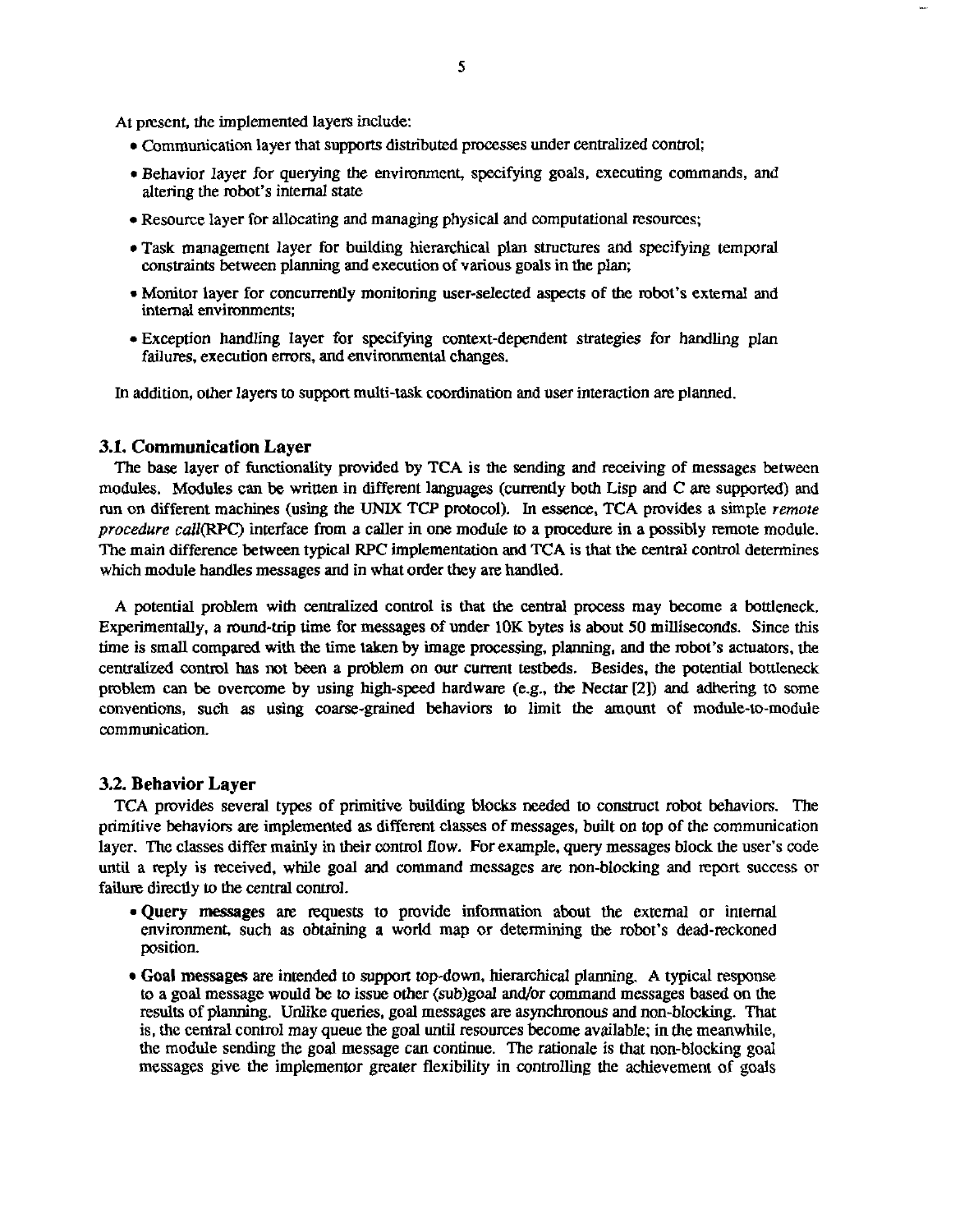(e.g.. interleaving planning and execution).

- **Command messages are used** to execute actions. Like goal messages, command messages **are** asynchronous and non-blocking. Distinguishing goal **from** command messages is done mainly for interleaving planning and execution.
- For example, \*Constraint **messages** provide a way to alter *the* robot's internal **state.**  constraint messages can be used to **add** expectations about its future behaviors.

#### **3.3. Resource Layer**

It is crucial for an autonomous agent to effectively allocate its limited resources in order to satisfy its goals. The robot must detect when tasks need competing resources, and must prioritize and schedule **tasks** when conflicts **occur.** In **TCA,** a resource is an abstract entity that is used to manage the handling of messages. **A** resource may **be** associated with a computational entity, such as a module, or with a physical entity, such **as** a motor or camera

Resources **are** created with a capacity - the number of messages the resource can handle simultaneously. **A** message received by the **central** control is queued until the resource that handles the message *has* available capacity. Cumntly, messages to **the** same resource **are** handled in FIFO order, subject to the temporal constraints imposed by the **task** management layer.'

Sometimes, a module might need control over a **resource** for some **period** of time, particularly one associated with a physical item. For example, if a vision **module** is acquiring an image, it might want to ensure that **the robot** does not move during that period. To facilitate **this,** TCA includes mechanisms for reserving resources, in effect, preventing other modules from utilizing the resource until the reservation is explicitly canceled. Resource reservation is one of the synchronization constructs in **TCA.** 

#### **3.4. Task Management Layer**

The task management layer provides mechanisms for organizing **sets** of messages into hierarchical *rusk frees* (see figure **3-1).** For each goal, command, or monitor message sent **by** a module, **TCA** adds a node to the **task** tree as a child of **the** node that issued the message. The resulting **tree** is **an** execution of graph of messages used to complete a given task. *In* addition. facilities have been developed for uacing and manipulating the **task** tree, such **as killing off subtraes,** suspending *them,* and adding new nodes. These facilities will provide functionalities **needed** by some of the higher layers, such **as** the exception handing layer *(see* Section 3.6) and the planned multi-task coordination layer.

Another important **purpose** of **this** layer is for **scheduling tasks.** *The* layer contains a general facility for reasoning abut time. In **TCA.** by default planning and execution can occur concurrently. Interleaving of planning and execution can **be constrained** by imposing temporal mnstraints on **the** planning times of goals and achievement **times** of goals, commands, **and** monitors. For example, a module might specify that the achievement time of G1 precedes that of G2, but the planning time of G2 precedes that of G1 (e.g., first achieve pick up the cup, then bring it to the receptacle. **but** plan the **route** to the receptacle before planning how to pick up the cup). Similarly, a module might constrain a *goal* to be completely planned before any of its sub-commands can start being achieved.

**<sup>&#</sup>x27;we plan to add mm sophisticated scheduling mechanisms in the** future.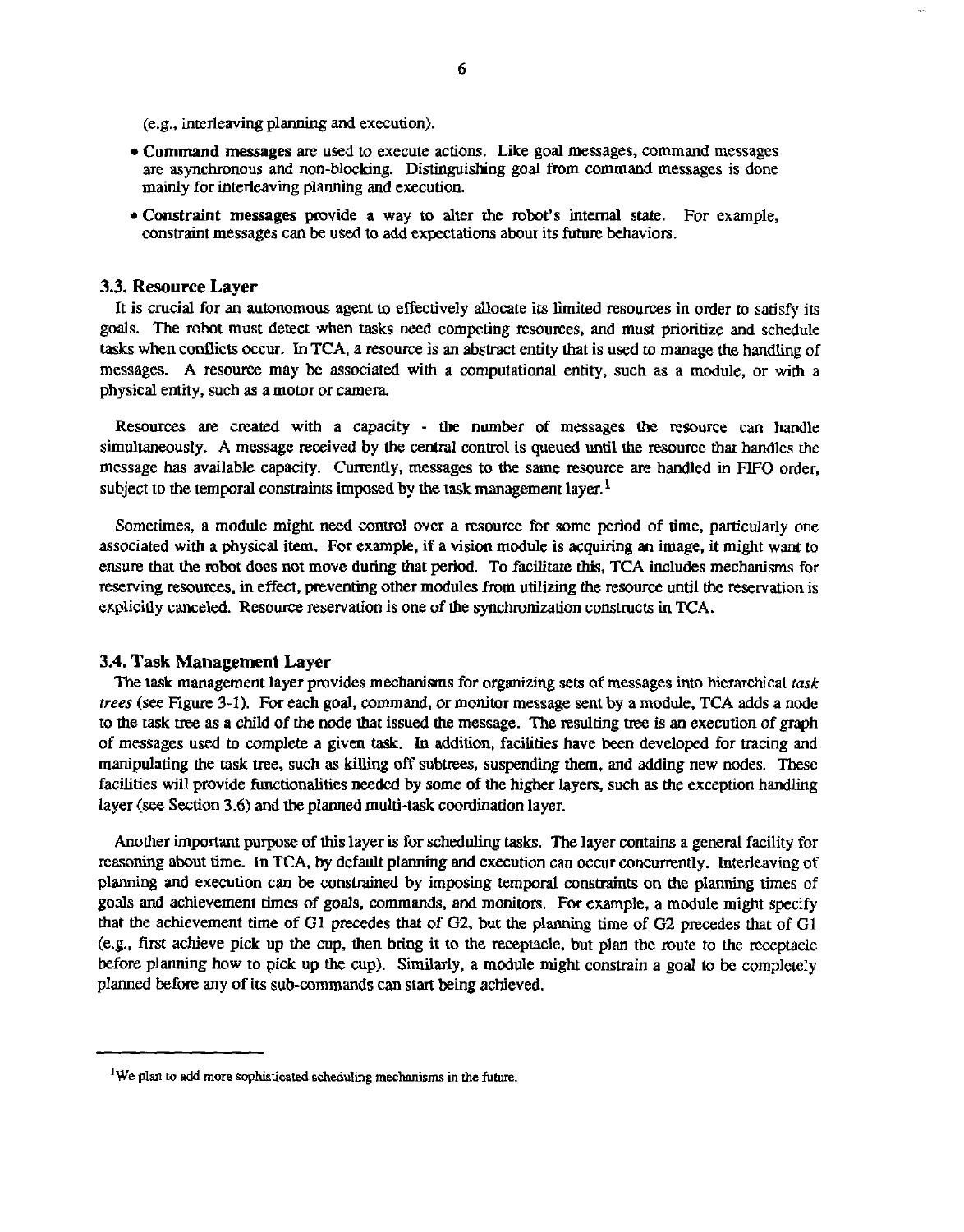

**Figure 3-1:** Sample **task** tree

The mechanisms for **reasoning** about temporal **constraints are** based on **the** *Quantiry Lattice* [131, an arithmetic reasoning system, that integrates *relationships*, arithmetic expressions, qualitative and *quantifutive2* information *to* perform a wide range of **common** arithmetic inferences. In **TCA,** it is **used** to **maintain** a consistent partial order of time **points** and *to* answer queries about relationships between time points and about the durations of intervals.

With the temporal mechanisms provided, robot implementors can formulate a fairly wide range of different constraints to take advantage of concurrencies in the distributed environment of TCA. Together with resource reservation, the temporal constraints provide synchronization mechanisms to control distributed robot systems.

#### **3.5. Monitor Layer**

To react to environmental changes, robots must first be able to monitor the environment and detect changes in time. Although in the real world many things may go wrong at any time, robots with limited **sensory** resources, such **as ours.** cannot afford *to* monitor everything that goes on in the environment. The monitor layer provides mechanisms to monitor user-selected **aspects** of the environment and report detected changes *to* the **antral** control for **handlig. Monitors in TCA run** concurrently with normal task execution. For example, the Hero robot attends to the cup collection goal while monitoring for obstacles and its battery charge.

**A** monitor specifies the condition to be **monitored,** and **the** time, relative to other messages, when monitoring is to take **place. When the** condition holds, a typical action would **be** to send an exception message to the **central** control, which will decide what to do based on the environment **and** context in

*<sup>%</sup>e* **quantitative reawning** capability of rhe Puantity **Lattice ia not yet utiliied by TCA**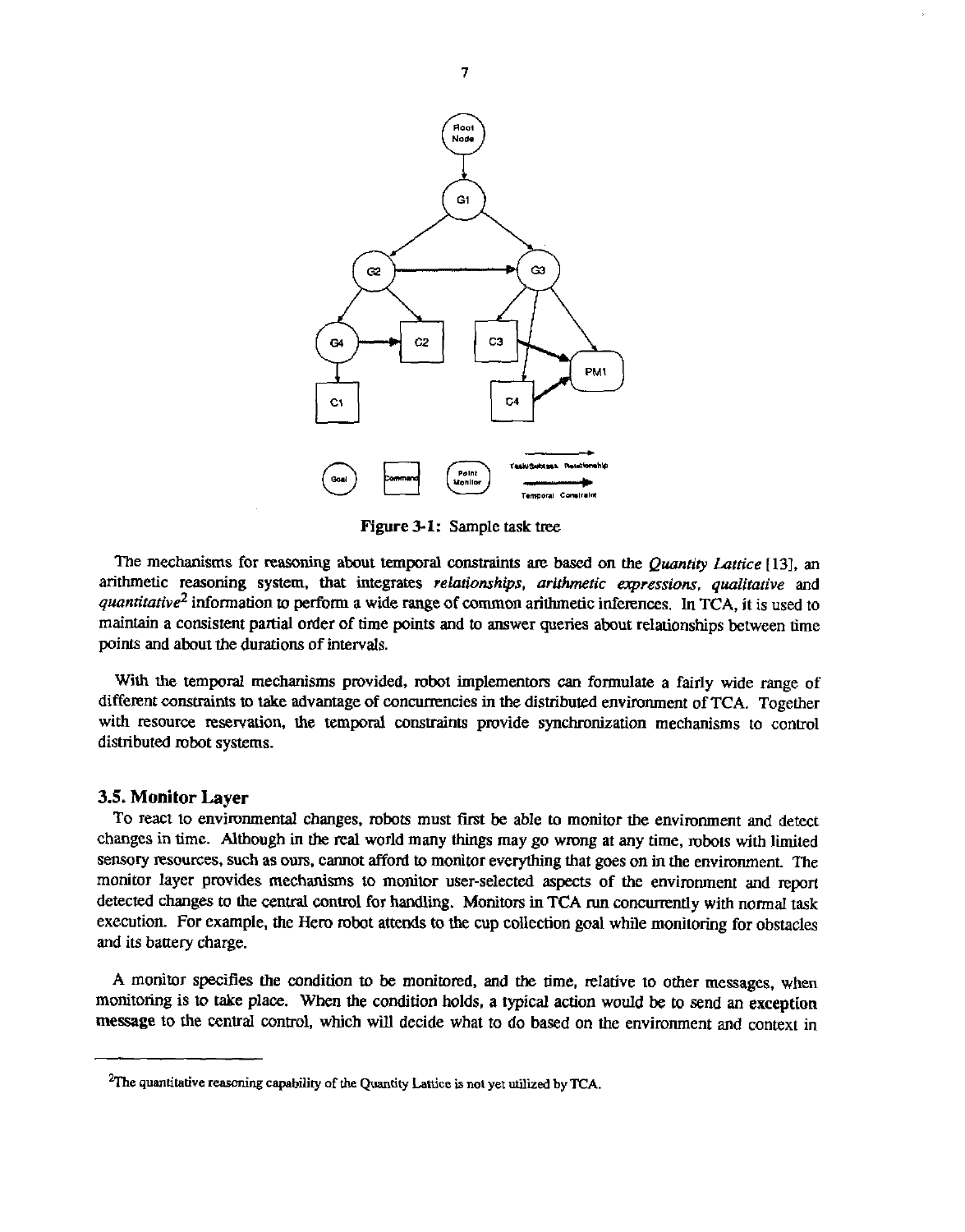which the exception occurred *(see* Section 3.6).

Two classes of monitors **are** implemented: *point monitors* and *inrerval monitors.* Point monitors, which test the monitor's condition just once, **are** useful for checking **static,** execution time conditions, such **as**  checking **the** precondition or post-condition of a command or goal. Interval monitors, which have **<sup>a</sup>** temporal extent, **are** useful for checking for environmental changes over **time.** 

**TCA** has two variations of interval monitors: *polling* and *demon* monitors. Polling monitors implement synchronous polling of **conditions at** a fixed frequency, while demon monitors implement asynchronous demon-invocation. For instance, the battery monitor of the Hero robot, which is a polling monitor, periodically checks the **battery** charger and **raises** an exception if a low charge is detected. The cup appearance monitor, implemented **as** a demon monitor, is invoked whenever a world map is updated by the asynchronous perception process, and checks the world map for cup-like objects, raising exceptions if such objects **are** found.

Monitors can also be used to construct conditional plans. For instance, suppose there **are** two strategies *to* achieve goal G, but **we do** not know in advance which one will **be** applicable. We can *set* up a monitor to check the environment and choose the appmpnate *strategy* at execution time.

## **3.6. Exception Handling Laye?**

Exceptions *can* be divided **into** three classes. according to the ways they **are** detected.

- failures detected in planning (e.g., no path to **the** cup);
- errors detected in executing commands (e.g., wheel slippage);
- contingencies detected by monitors (e.g., **low battery** charge).

**TCA** employs the same mechanisms to handle the three different types of exceptions

Exception handling is often context-dependent: the **same** exception might need be handled differently, depending on the environment and where **in** the plan the exception occurs. For example, a wheel blockage is a failure if it is **detected when** the *robot* is navigating in **an** open space. But it could **be** a signal of a successful docking if **the** robot's goal is to **dock** *on* the charger. To facilitate contextdependent exception handling, **TCA supports** mechanisms for **associating** exception handlers with contexts at planning time and automatically invoking **the** handlers when exceptions are raised. Various utilities **are** also provided to enable handlers *to* fix problematic plans.

The context of an exception handler is established by attaching the handler to a **task** tree node. This association is done dynamically **as the task** me is created. When **an** exception is raised, **TCA searches** up the **task** tree, staning **from the** node where the exception arose. to find a handler specific to that exception. The **first** matched handler is **then** invoked to handle the exception.

Exception handling is achieved by editing the task tree, for example, by deleting part of it and insening some new nodes. The exception handlers *can* **use** the **task wee** operations provided by **the** task management layer to **access, scrutinize, and** then modify **the task** tree. Modifications to **task trees** may include terminating **or** suspending the execution of submes, and adding new nodes to **the task tree, which** 

**<sup>3</sup>Currently, only** the framework of the exception handling layer has been implemented, and **various** supporting **mechanisms are** still under **construction.**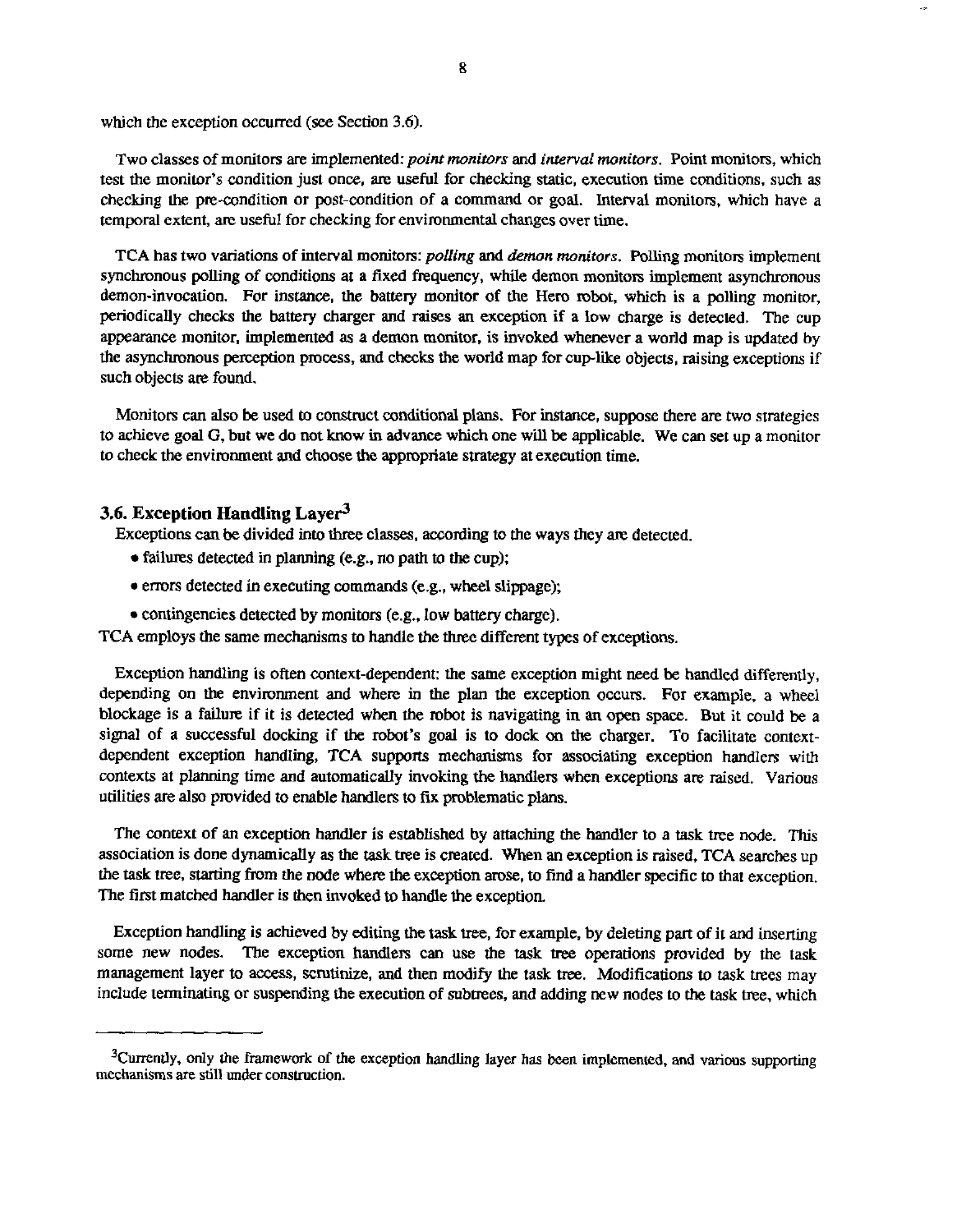*is* **then** expanded using the **normal TCA** mechanisms. To illustrate, Figure 3-2(a) shows a situation where **a** *battery charge* monitor is set up **and** the robot is actively attending to the *cup-collection* goal. When the **monitor** detects a low battery charge, the *low burterj charge handler* attached to the root node is chosen to handle it. After checking the battery charge and the progress of the cup collection, the handler decides to recharge **fira** and finally ends up with **the** situation in Figure **3-2(b).** where the monitor has ken canceled, the cup-collection goal **has** been suspended, and the *recharge* goal **has** been added and become the current **goal.** 



**Figure 3-2: Exception handling** 

If **an** exception handler **finds** it cannot actually handle **the** situation, it can **raise** an exception itself. When the central control receives an exception from **an** exception **handler. the** search for a capable handler is resumed, statting **from the** node where **the** previous handler **was** found **and** searching up the **task we. This process** is **repeated until** the exception is **successfully** *handled.* As a catchall, TCA attacks a general exceprjon handler to **the mot node of the** task **UBe.** When invoked, **this** general handler simply deletes the failed task along with **all** its subtasks.

**This** TCA approach to exception handling is efficient **Firsf the** invocation of exception handlers is fast, because only a simple search on the **task tree** is involved. Second, TCA **allows** a problematic plan to **be** fixed and re-used **as** much **as** possible. For example, when moving obstacles appear unexpectedly, the Hero robot first waits for obstacles to move away. If they do not move away, it tries to plan a detour by modifying the blocked **path** plan. **If no** detour is found, a new path is planned from scratch. Only if no path is found is **the** task terminated.

## **4. The Hero Robot System**

The Hem **robot** system, **which uses** TCA. presently consists of five modules plus the cenual control **(see** Figure 4-1). *In* this **section,** we describe **the** functionalities of the modules and how they interact **with**  each other.



Figure 4-1: Organization of the **robot testbed** 

 $\epsilon_{\rm{max}}$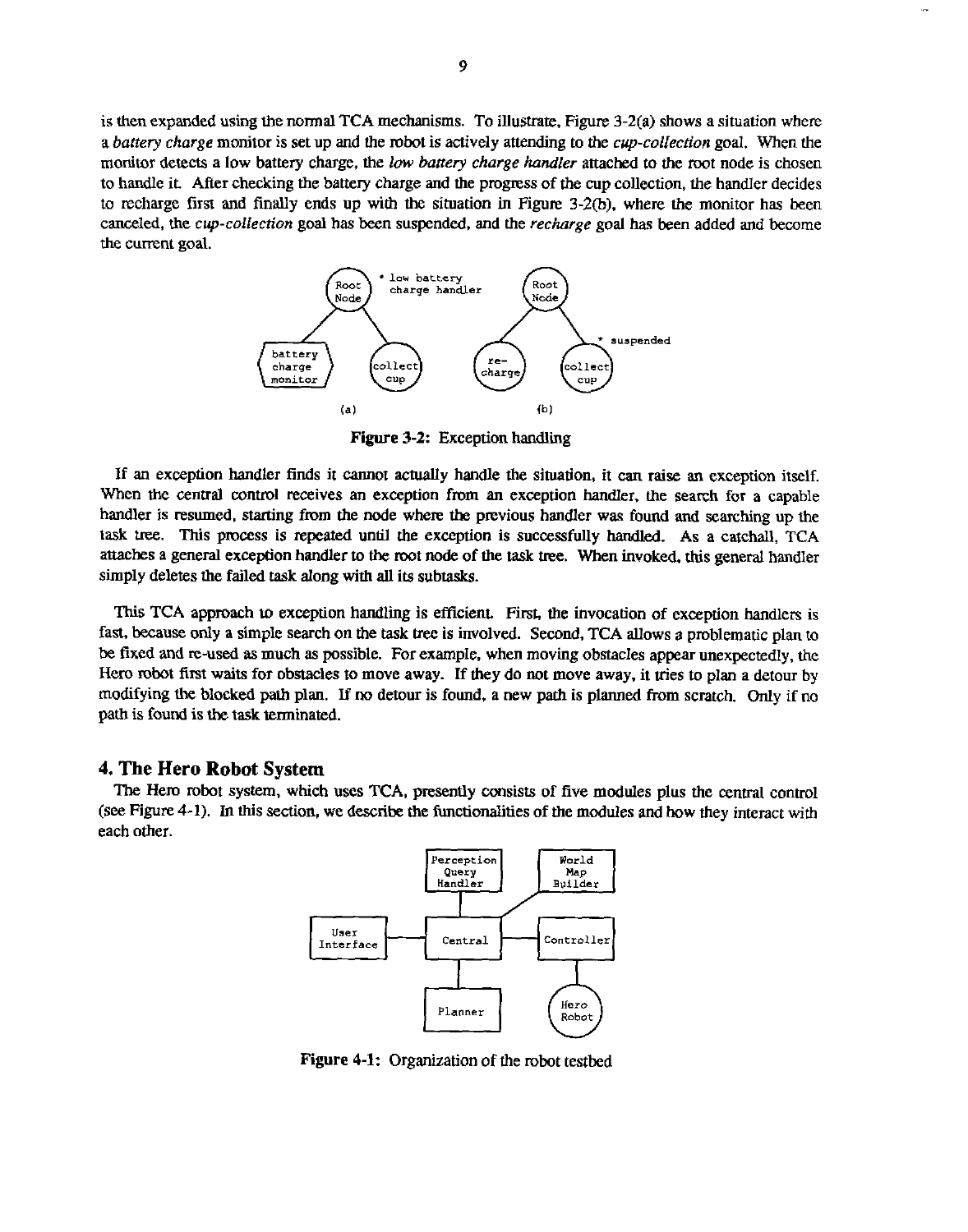**Controller.** This module, which controls the robot via either a radio link or an **RS232** cable. exccutes navigation commands (e.g., **turn.** move) and manipulation commands (e.g.. raise am, open grippers). It also handles queries that involve using sensors on the **robot,** for example, reading **the** battery charge level, and measuring the height of an object using the wrist sonar.

The Controller also keeps track of the robot's trajectory and handles trajectory queries. Because of the control **error,** the uncertainty about the robot's position will grow over time. The Controller **utilizes** a covariance matrix representation[16] to model the contml **ermr, and** compounds the uncertainty whenever the robot moves or turns. This uncertainty information is primarily used by the Perception Query Handler to determine the likelihood of hitting obstacles in the course of navigation.

We also implemented reflexive guarded move **commands** directly on-bard the Hero. These give the **robot** a higher degree of reactivity **than** could **be** gotten from centralized control. While the robot is moving **or** tuming. **the** on-board **CF'U** detects wheel slippage and blockage by monitoring the motor encoders. **At the** same time, the sonar **sensors** are **used** to detect obstacles in the robot's trajectory. In both cases, the reflex action is to stop the robot immediately, stabilizing it. Then the Controller signals a failure so that the system can rectify the situation using the exception handling mechanisms.

World Map Builder. This module continually **takes** and processes images of the lab (every 20 seconds **or** *so}.* **and** updates a world map, which is then forwarded to the Perception Query Handler. We have found that this **asynchronous** process has substantially increased the performance of the robot compared with our previous **system.** For example, since a relatively up-to-date world map is always available, the robot **does** not need to wait for pcessing **an** image in order to find a cup-like object or **to**  plan a path.

To identify **the** robot in **the** image, **the World** Map Builder first gets the robot's dead-reckoned trajectory from the Controller. Based on the trajectory **and** other infomation such **as** the size *of* the robot. the **robot region** *can* often be distinguished **from** other object regions. Two failures, however, can be encountered. First. **the** robot may not **be** successfully **spotted,** because the robot **region,** for example, overlaps another visual region. This failure is handled by taking an image, moving the robot a few inches, taking another image, **and** comparing **the** differences in **the** images *to* spot the robot. The second failure occurs when **the** light in *the* lab **is** turned off. This exception is handled by asking **humans** to **turn**  on the light or going to sleep (i.e., **turning** off the power to **all** circuitry except the memory) *if* no help is secured.

Perception Query Handler. The Perception Query Handler provides three kinds of functionality. First, it updates the world map upon receiving a new map from the World *Map* Builder. Second, it handles perception demons. **When** a new world map is received, perception demons **are** invoked to check conditions that they monitor. Presently there **are** two **kinds** *of* demom that *can* **be set** up - cup appearance **monitors** and object monitors (for checking if an object mains at a specified position on the **floor).** 

The third task of this module is to handle perception queries, including

- calculating the vicinity of an object in order to approach it,
- checking if a path is clear, based on uncertainty reasoning.
- reducing the uncertainty about the robot's location and Orientation by using vision.

As mentioned previously, the Controller explicitly models the uncertainty of the robot's status. When the robot is executing a **path** plan, the Perception Query Handler, given the uncertainty information, would be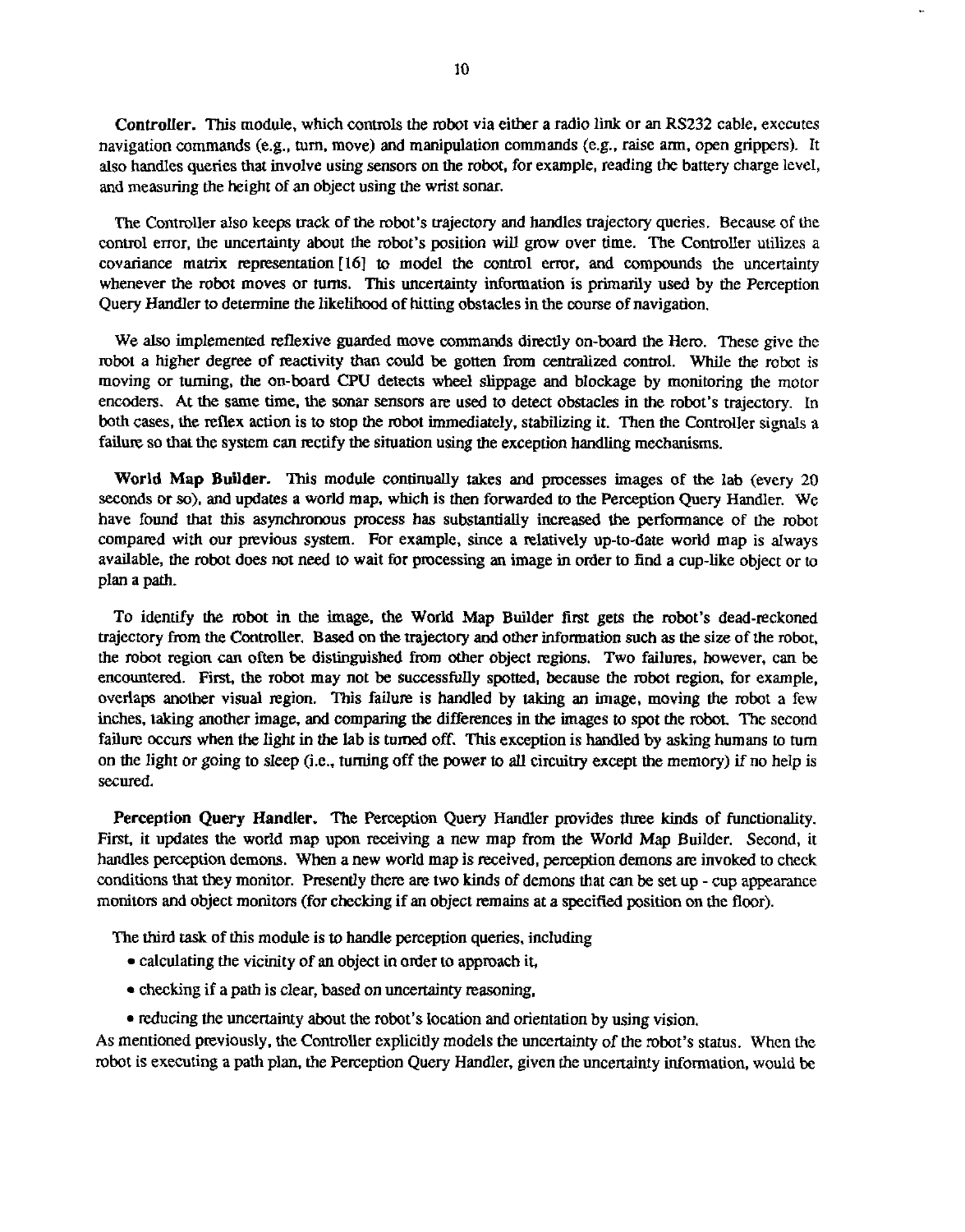asked to determine **(1)** if the path is clear, **(2)** if yes, how far the mbot may safely proceed along **the** path before the uncertainty cone overlaps object regions (see Figure 4-2). If the uncertainty has grown to the extent that collisions with obstacles **are** possible. *the* Perception Query Handler uses vision to reduce the uncertainty. To do **this,** it first takes a picture of the mbot **and** calculates the robot status (including visual uncertainty) based on properties of the robot's shape and internal model of sensor uncertainty. A new mbot **status** is then obtained by merging the observed **and** expected **status** *[16].* 



#### **Figure 4-2:**

Interpreted Version of **the** Image from Figure 2-2 with **Planned** Path and Uncertainty Cone. The brightened line shows *the* fmal computed path to **a** cup-like object, while the dimmer line is *the* original path before optimization. The shaded **area** in **the** uncertainty cone indicates how far the robot may safely proceed.

Planner. **At** present most of **the** navigation **and** manipulation planning is done in *this* module. The **Planner has a** collection of procedures, each of which is intended to achieve **a** goal. When executed to achieve **goals, the** procedures typically send queries, create subgoals, issue commands, set up monitors, specify temporal constraints, and/or associate exception handlers with contexts.

**As an** example, **the** procedure for handling **the** cup collection goal does the following:

- 1. Adds *approoch object* **goal.** The fim step is to navigate to **the** vicinity of the target object. In the course of navigation, the robot models uncertainty and watches out for obstacles.
- *2.* **Sets up** *object monitor.* This monitor watches for the disappearance *of* the target object. Temporal constraints **are added** to indicate **that the** monitor *starts* **from** the **beginning** of the cup collection *goal* and ends **at** the beginning of the *grasp cup* goal (see below).
- 3. Adds *servo* to *object* goal. *Once* arriving near the object, **the** robot **utilizes its wrist sonar** to estimate its distance **and** orientation relative to the object. This information is used to compute *the* locomotion commands to reduce the differences between **the** estimated **and**  desired distance **and** orientation. **To** overcome sensing and **cmtml** ermrs, this goal is regenerated recursively **until** *the* differences are within **acceplable** limits. This recursive implementation makes it possible **to** break **the** time-consuming servoing loop for handling contingencies.
- **4. Adds** *identify object* goal **ta** measure and classify the object.
- *5.* Adds grasp cup goal. If the object is a cup, it is **grasped** by a **procedure** specific to that cup. **A** point monitor, which utilizes the base sonar, is set up for checking if the grasping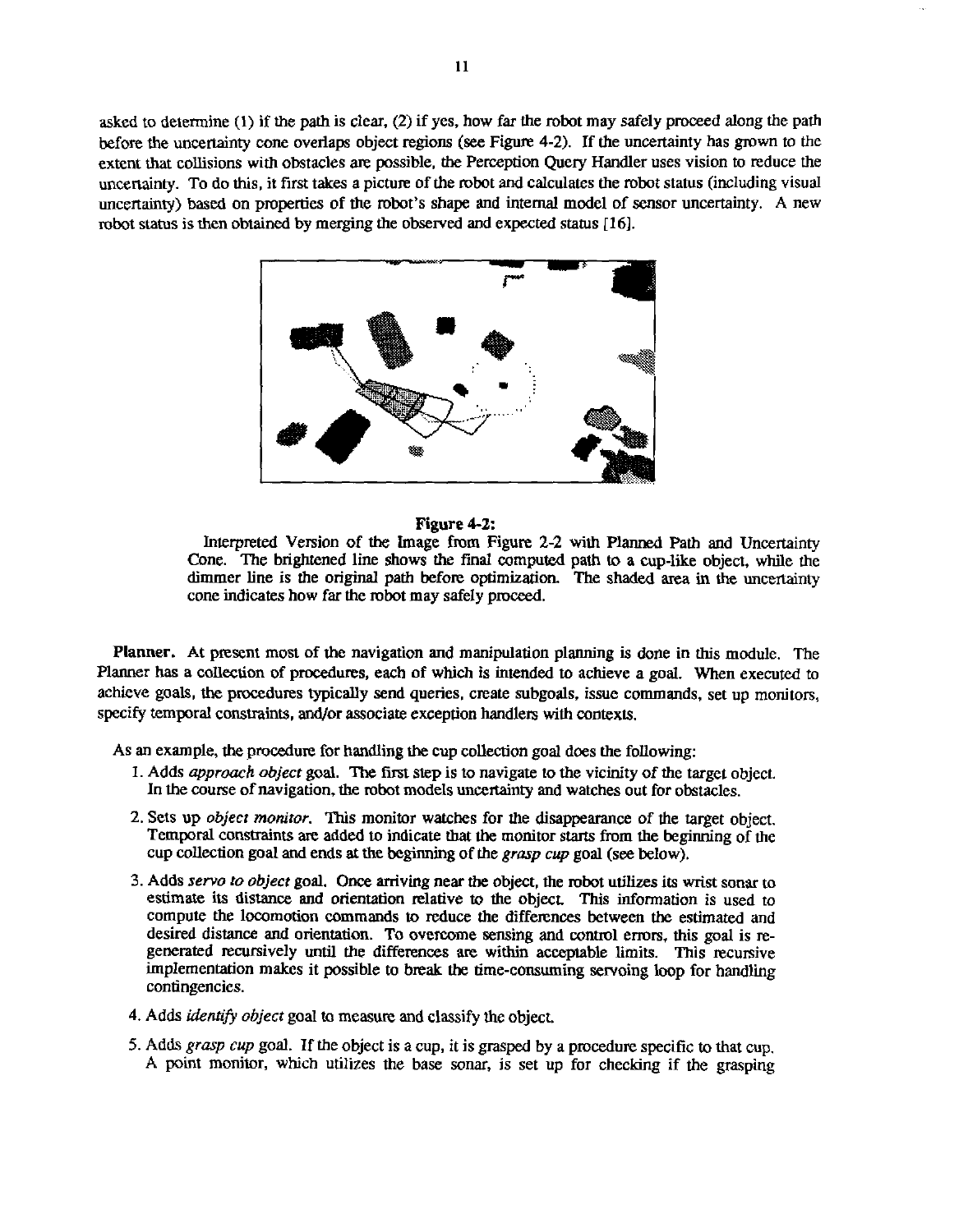succeeds.

- 6. Adds *approach recepfucle goal.* Once picked up, the cup is brought to the receptacle. However, temporal constraints are imposed **so** that the path planning *can* **begin** once the robot arrives near the cup.
- 7. Sets up *bkfing monitor.* This interval monitor periodically reads the **sensors** on the fmgers to make sure that **the** cup does not drop on the way *to* the receptacle.
- **8. Adds** *deposit* command to drop off the cup in the receptacle.
- 9. Associates appropriate exception handlers to various task tree nodes.

**User Interface.** Presently the User Interfact merely **allows** the **user** to enter commands, add goals, and set up monitors. Facilities for supporting a friendly user interface are being planned.

### *5.* **Performance**

Our experience with the testbed shows that **TCA** is a helpful tool for building robot behaviors.

- **TCA** is easy to use and programs developed under **TCA are** usually easy to extend and modify. **This** is partly because **TCA** encourages madularity of programs. For example, **normal** robot behaviors. monitors, and exception handling can be developed separately.
- **TCA** provides **a** fair amount of expressive power to facilitate implementing complex mbot behaviors. For example, TCA makes it easy to specify and control the interleaving of planning and execution, concurrent monitors, and exception handling.

Due to its deliberative nature, TCA cannot be used to implement low-level reflex behaviors ihat demand **sub-second** responses **u)** environmental changes. To minimize *the* interval between the time an exception is detected and the time the exception handler gets executed, the implementors themselves must adhere to a principle: **each** of the **robot's** primitive actions must be designed to fmish in a small time frame. In other words, a time-consuming action must be repeatedly divided into smaller ones, *so* that each does not take much time. **The reason** is that **when an** exception is raised, the chosen exception handler might be blocked by other ongoing primitive actions, because of **resource** conflicts. If *so.* the handler must wait for these actions to **finish.** Guaranteed reactivity is an interesting research area and we plan to investigate it in the near **future.** 

Roughly speaking, the robot system described above is quite successful in surviving, collecting cups, and maintaining battery charge. It typically takes about 3-5 minutes to collect a cup, depending on the difficulty of individual **tasks** (e.g., smaller cups usually demands more time). If a cup is placed away **from the** perimeter of the visual view and not occluded, the robot can locate and collect it most of the **time.** Although the vision subsystem can **be** easily fooled by **mall** non-cup objects (e.g.. small box, sneaker), **those** objects **are** usually identified as non-cups by the sonar **sensors** when the robot approaches the objects **(but** they can result in considerable wasted time).

The **robot** system is about twice **as** fast **as** the previous sequential version. This is mainly **because** the world map is updated by an asynchronous process; this is a big win, because image processing takes much time. Another speed-up results from concurrent monitors and concurrent planning and execution.

The robot system is *also* relatively robust compared with the previous version. **This** is **mainly** because the concurrent monitors enable exceptions to be found eady and the robot has a variety of strategies for handling exceptions. It is *also* helped by the reflexive guarded commands **and** their integration into the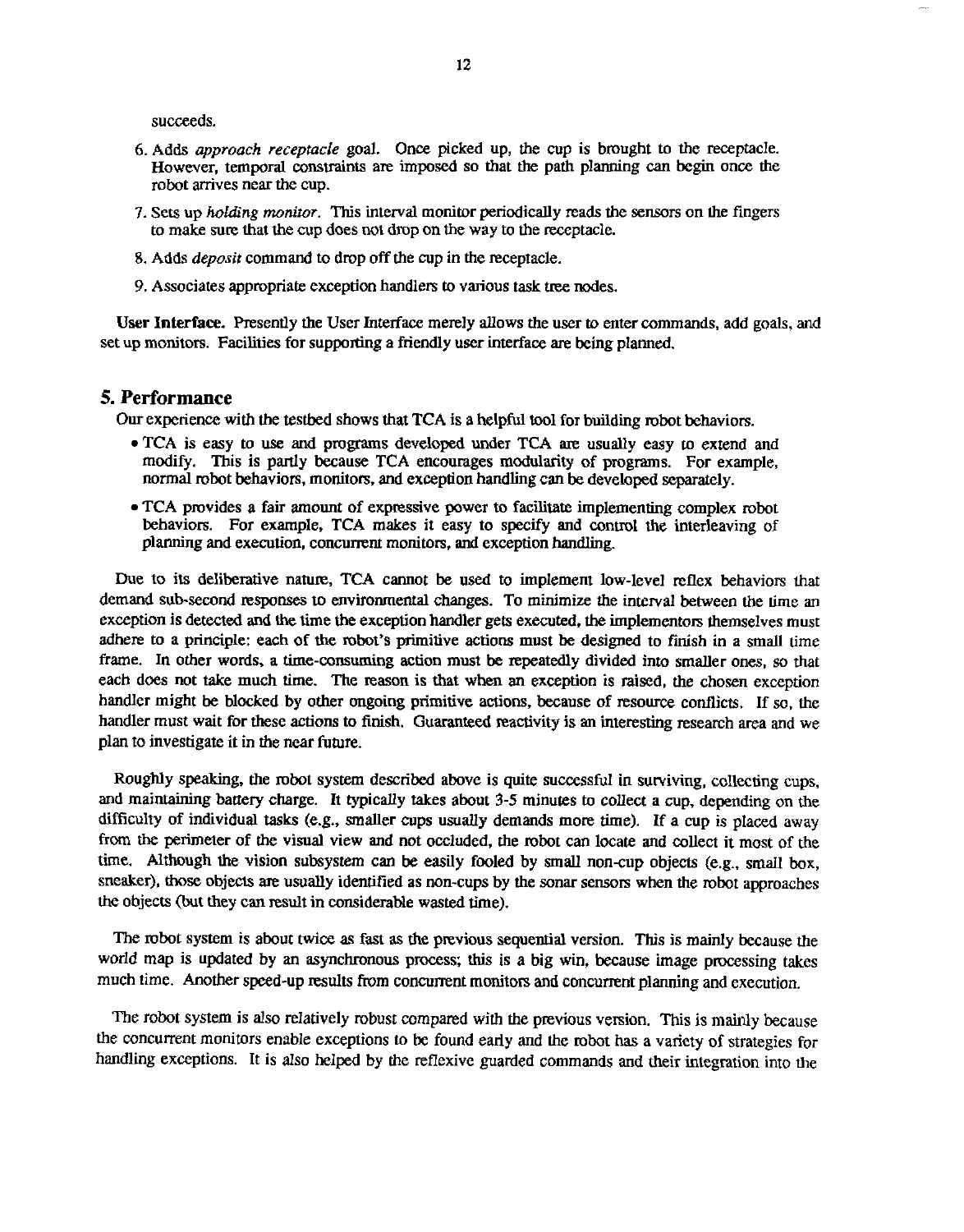TCA mechanisms.

The **robot,** however, is still susceptible to dangers. These dangers mainly arise from the robot's inability in sensing. For example, the robot has no sensor to detect imminent ann collisions and prevents them in advance. The vision processing is slow, *so* the robot might use out-of-date information and make wrong decisions. Although these problems *can* be minimized (but not overcome) by adding more sensors and using faster hardware. that is not the purpose of this work.

### **6. Related Work**

An alternative approach to building reactive and robust **robots** is that taken by the subsumption architecture [4]. The main features of this approach are (1) hard-wired, layered robot behaviors, (2) no explicit internal model of the world, (3) no explicit representation of **goals** and plans, **(4)** no central control, and *(5)* continual monitoring. Many of these characteristics are shared by some other approaches, such as [1] and [11]. In contrast to these architectures, TCA has a centralized control and makes the notion of goals explicit, allowing the **robot** to reason about them. **These** differences make TCA more flexible in coordinating complex robot behaviors. The use of explicit plan representations enables TCA to pre-plan for the *future,* **not** just **figure** out "what to do next". TCA advocates selective monitoring, because sensors are often scarce resources and the use of them should be carefully scheduled. These differences result in two architectures with very different capabilities [6]. While the subsumption architecture is good at handling low-level sensor and effector actions (e.g., car chasing), it is not yet clear how complex behaviom (e.g., planning, exception handling) can be coordinated in **the** architecture. On the other hand, while with TCA fairly complex behaviors have **been** realized on the Hero **robot,** it is not well-suited to handling low-level reflex activities. Rather than competing architectures, however, it is reasonable to combine **the strengths** of both approaches, for example, by using the subsumption architecture for reflexive control, which talks to TCA for higher-level control. In fact, our experience with **the** guarded move commands *(see* Section **4)** suggests that **this** might **be** a promising way to implement robust, intelligent **robots.** 

The Pmcedural **Reasoning** System (PRS) **[71 consists** of four main components: a database of beliefs about the world, a **goal** stack, a library of **procedural** plans, and **an** interpreter. PRS is similar to TCA in several aspects. For example, both are concerned with combining planful, reasoned behaviors with reactivity. **The** goal stack and procedural plan representation used **in PRS** is similar *to* our **task tree**  structure plus temporal constraints. The main difference between the two systems is that PRS is more concerned with reasoning and planning, while TCA mainly focuses on the execution, monitoring, and exception handling.

The Reactive Action Package *(RAP)* system **[SI,** which is very similar to **PRS,** is another work which addresses reactivity and adaptive execution of plans. Like TCA, **the** RAP system provides various mechanisms for supporting **resource** resewation. temporal **constraints,** monitoring. and exception handling. The RAP system, which is a sequential system, is based on the idea of situation-driven execution, much like the subsumption architecture. This viewpoint is different from that of TCA. While supporting reactivity, TCA still allows **the** robot to plan for the future. For example, the Hem robot can measure the potential cup, monitor its battery charge. and pre-plan the path to **the** receptacle concurrently. Both systems *also* differ in the ways exceptions **are** handled. **When** exceptions **are raised,** the RAP system examines the context at run-time to find the appropriate method for re-achieving the failed task, while in TCA only a simple search on the **task** tree is needed.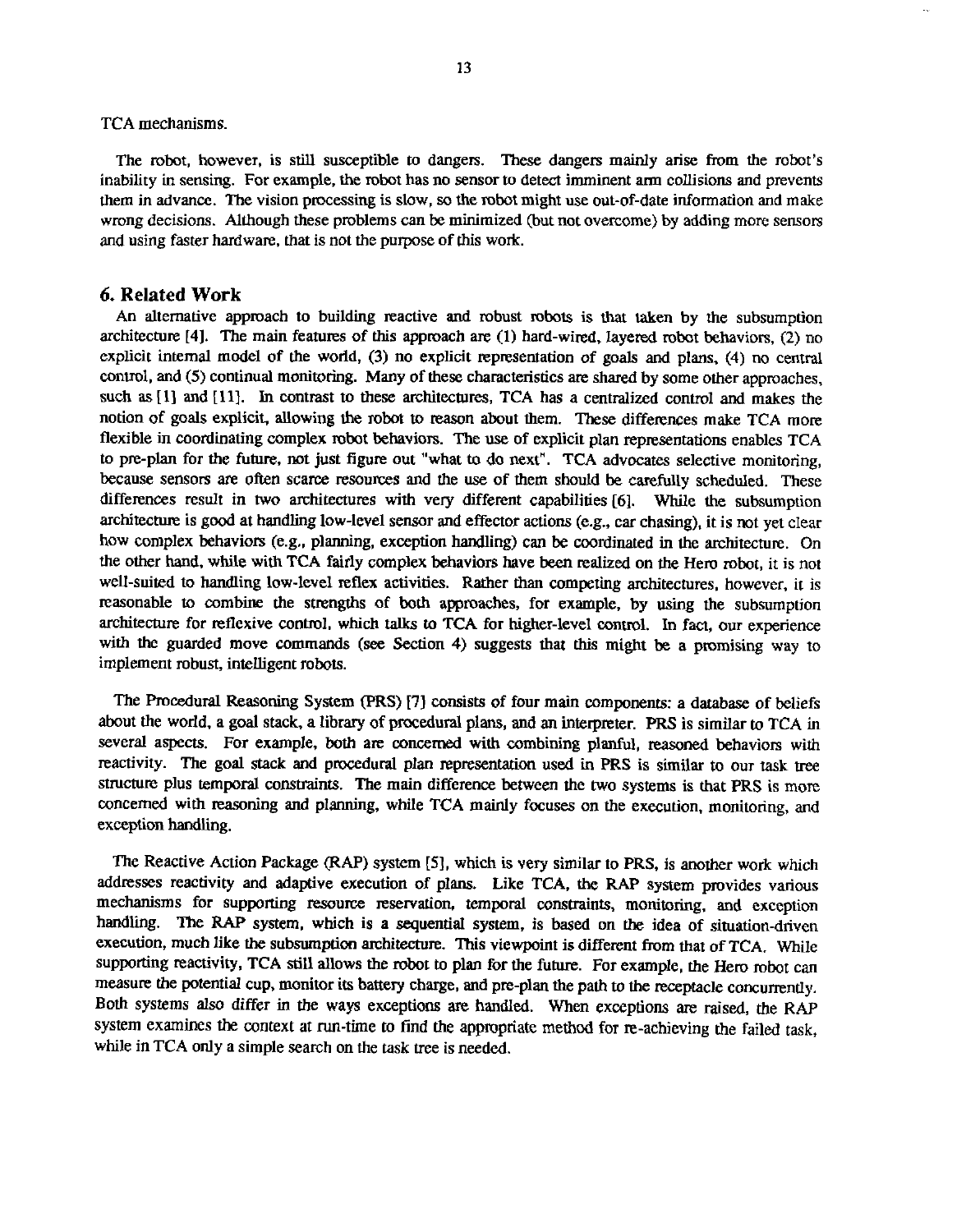The exception handling mechanisms of TCA **are** similar to **those** in some programming languages such **as** Ada [9] -- when an exception occurs, program execution is transferred to the **exception** handler with a matched name that is closest to the exception point in **the** context (Le., the runtime call-stack in Ada or Ihe task **uees** in TCA). However, they differ in three aspects. First, TCA allows the exception handlers to manipulate the task trees explicitly, while explicit manipulation of the call-stack in Ada is prohibited. Second, popping and pushing the call-stack is always simpler than killing and adding new subtrees, because of the temporal constraints placed on the **task trees.** Maintaining the desired temporal constraints between tree nodes while modifying the **task trees** is a difficult problem. which we have not solved completely. 'Ihird. task **tree** nodes **are** not killed while TCA is searching for capable handlers, so the exception handlers can examine the failed node and its ancestors to help in debugging [14].

## **7. Conclusion**

We have designed and implemented TCA, a general-purpose task control architecture, for the control of mobile **robots.** TCA is designed to be used for **robots** with multiple tasks, and limited computational and physical resources, that operate in an uncertain and changing, but relatively **benign,** environment. The design of TCA is based partly on experience gained from our first version of **the** Hero testbed. That version, developed in an ad *hoc* manner, had several shoncomings, such **as** brittleness. unawareness of environmental changes, etc. By using TCA. we have re-implemented **the** system *in* a more disciplincd way. The current **mbot** can navigate in **a** changing (indoor) environment, avoid obstacles, collect cups on the **floor,** and at *the* same time watch for **failures** and contingencies, recover from failures, and go recharge when necessary.

The features of TCA that result in **the** Hem mbot's **success** and that, we believe, will facilitate the building of intelligent, robust **robots** *m* (1) **distributed** processing, (2) **resources.** (3) **task** trees and temporal constraints, **(4)** concurrent monitors. **and** *(5)* context-dependent exception handling. The distributed environment enables robot activities such **as** planning, **sensory** data processing, monitoring, and plan execution, to **be** performed concurrently. The resource mechanisms enable robots to schedule the use of their limited resources. By using the temporal mechanisms, **the** user can implement intelligent **robots** that **are** able to act on an incomplete plan when not enough information is available to make a decision, and to **take** advantage of parallelism by planning ahead when needed information is obtainable. Concurrent monitors, which allow **robots to** acquire information from the environment while executing tasks, gives robots the opportunity of reacting to environmental changes and changing their focus for contingencies or opportunities. The exception handling mechanisms enable robots to dynamically choose context-dependent strategies for handling contingencies, planning time failures, and execution time errors. The mechanisms also **allow robots** to **re-use** a failed plan by making changes in ic or even to change their focus completely.

Another important feature of TCA is that it facilitates modular and incremental design *of* complex robot systems. In TCA, planning, execution, monitoring, and exception handling are all logically and functionally separate activities. **This** enables *one* to build systems incrementally -- first building behaviors **that** plan **and** execute, then adding features (usually by adding new code with few changes to the existing programs) to take advantage of concurrency in planning and execution, to monitor for exceptional situations. and to handle those situations intelligently.

Despite these encouraging results, much more work remains to **be** done. In particular, we plan *to*  extend TCA to support various knowledge-intensive decision-making capabilities **[81,** such **as,** scheduling various *tasks* based on their urgency and relative **cost,** choosing optimal plans based on the analysis of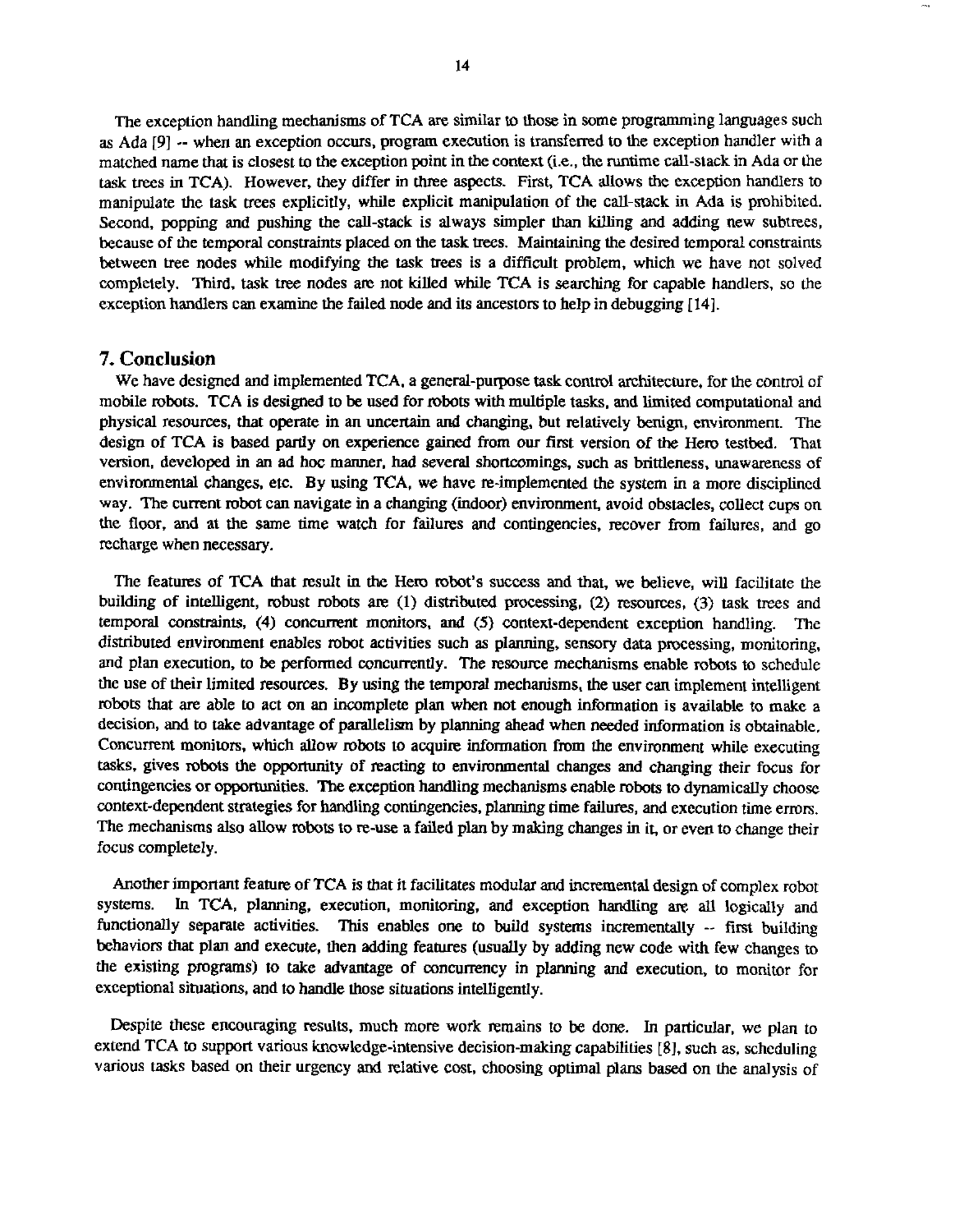various plans' strength, limitation, resome **usages,** time constraints, etc.

Although building complex, robust robot systems is still very much **an art.** we believe that with **the** use of high-level **architectures,** such **as TCA,** we can make **the** process easier. **Through** experience **with**  different robot systems (the CMU planetary Rover also **uses TCA),** and analysis **of** the **requirements** for different environments and robot configurations, we converging on **a** set of mechanisms **to** support the building of such robot systems.

## **8. Acknowledgements**

We express our gratitude to Robert Eric Wolpov, who **has** been adding new **sensors** to the Hero **robots**  and maintaining them in **good** health. We thank Tom Mitchell and Andrew Phillips, **who** helped develop the first version of **the testbed.** Lonnie Chrisman has provided valuable comments on **TCA** design **and**  Kevin Ryan helped develop the **guarded** commands. We **are grateful** to them. We also thank John Allen, Jim Moody, and Steve **Shafer** for their assistance **in** setting up the testbed. **This** research has ken supported by **NASA** under Contract **NAGW-** 1175.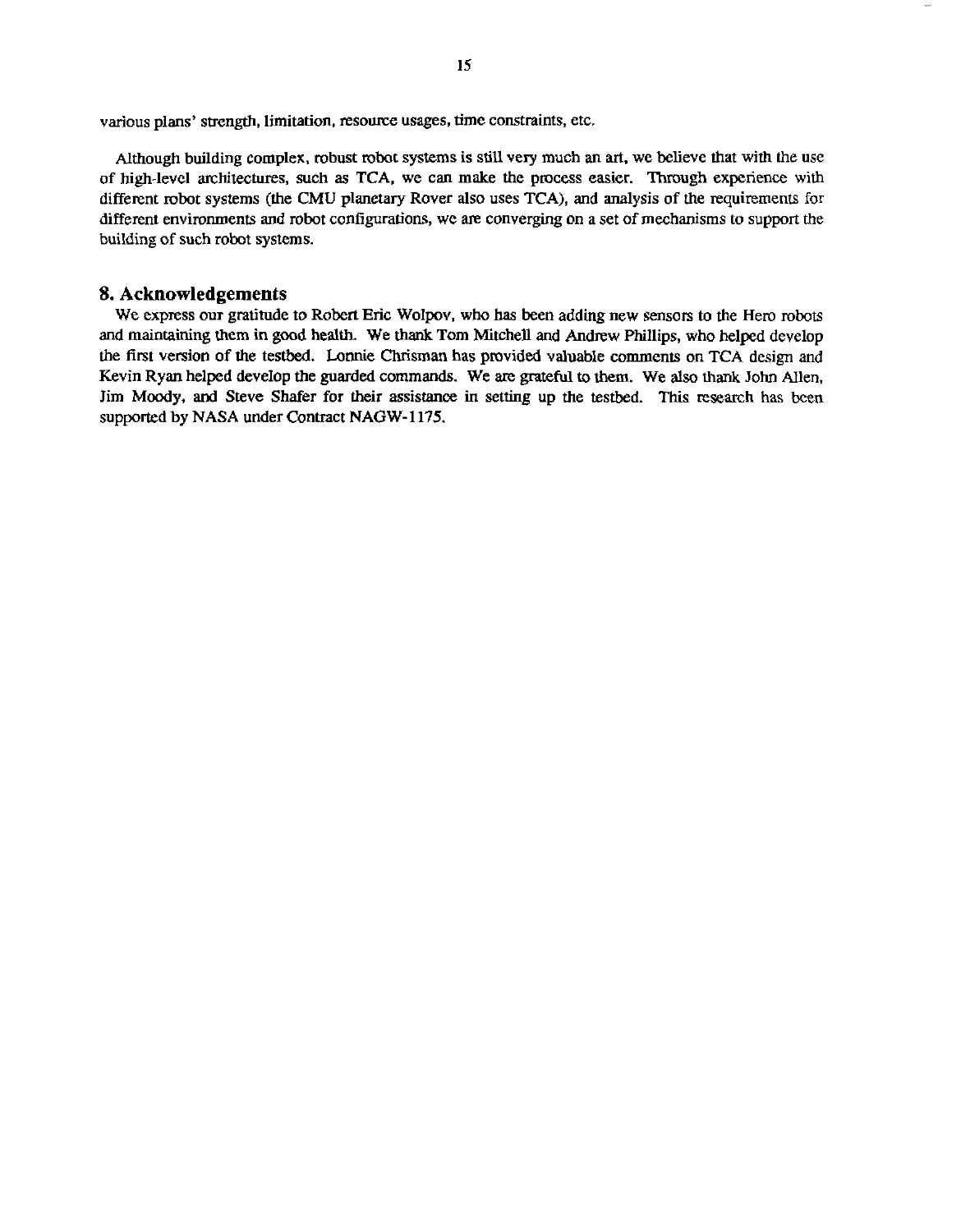## **References**

- $[1]$ Agre, P.E., Chapman, D. Pengi: An Implementation of a Theory of Activity. In Proceedings of AAAI-87, pages 268-272, 1987.
- Amould, E.A., Bitz, F.J., Cooper, E.C., Kung, H.T., Sansom, R.D., and Steenkiste, P.A.  $[2]$ The Design of Nectar: A Network Backplane for Heterogeneous Multicomputers. Technical Report, CMU-CS-89-101, Carnegie Mellon University, 1989.
- $\lceil 3 \rceil$ Bares, J., et al. Ambler: An Autonomous Rover for Planetary Exploration. In IEEE Computer, Vol. 22, No. 6. 1989.
- $[4]$ Brooks, R.A. A Robust Layered Control System for a Mobile Robot. In IEEE Journal of Robots and Automation, vol. RA-2, no. 1, 1986.
- $\vert 5 \rangle$ Firby, R.J. Adaptive Execution in Complex Dynamic Worlds. Technical Report, YALEU/CSD/RR #672, Yale University, 1989.
- $[6]$ Flynn, A.M., and Brooks, R.A. MIT Mobile Robots - What's Next? In Proceedings IEEE Robotics and Automation, pages 611-617. April, 1986.
- $[7]$ Georgeff, M.P. A System for Reasoning in Dynamic Domains: Fault Diagnosis on the Space Shuttle. Tech Note 475, AI Center, SRI International, 1986.
- $[8]$ Georgeff, M.P., Ingrand, F.F. Decision-Making in an Embedded Reasoning System. In Proceedings of IJCAI-89, pages 972-978. 1989.
- $[9]$ Habermann, A.N., and Perry, D.E. Ada for Experienced Programmers. Addison-Wesley Publishing Company, Inc., 1983.
- $[10]$ Hamey, L., Printz, H., Reece, D., and Shafer, S.A. A Programmer's Guide to the Generalized Image Library Carnegie Mellon University, 1987.
- $[11]$ Kaelbling, L.P. An Architecture for Intelligent Reactive Systems. Tech Note 400, AI Center, SRI International, 1986.
- $[12]$ Lin, L.J., Mitchell, T.M., Phillips, A., and Simmons, R. A Case Study in Autonomous Robot Behavior, Technical Report, CMU-RI-89-1, Robotics Institute, Carnegie Mellon University, 1989.
- $[13]$ Simmons, R. Commonsense Arithmetic Reasoning. In Proceedings of AAAI-86, pages 118-124. 1986.
- $[14]$ Simmons, R. A Theory of Debugging Plans and Interpretations. In Proceedings of AAAI-88, 1988.